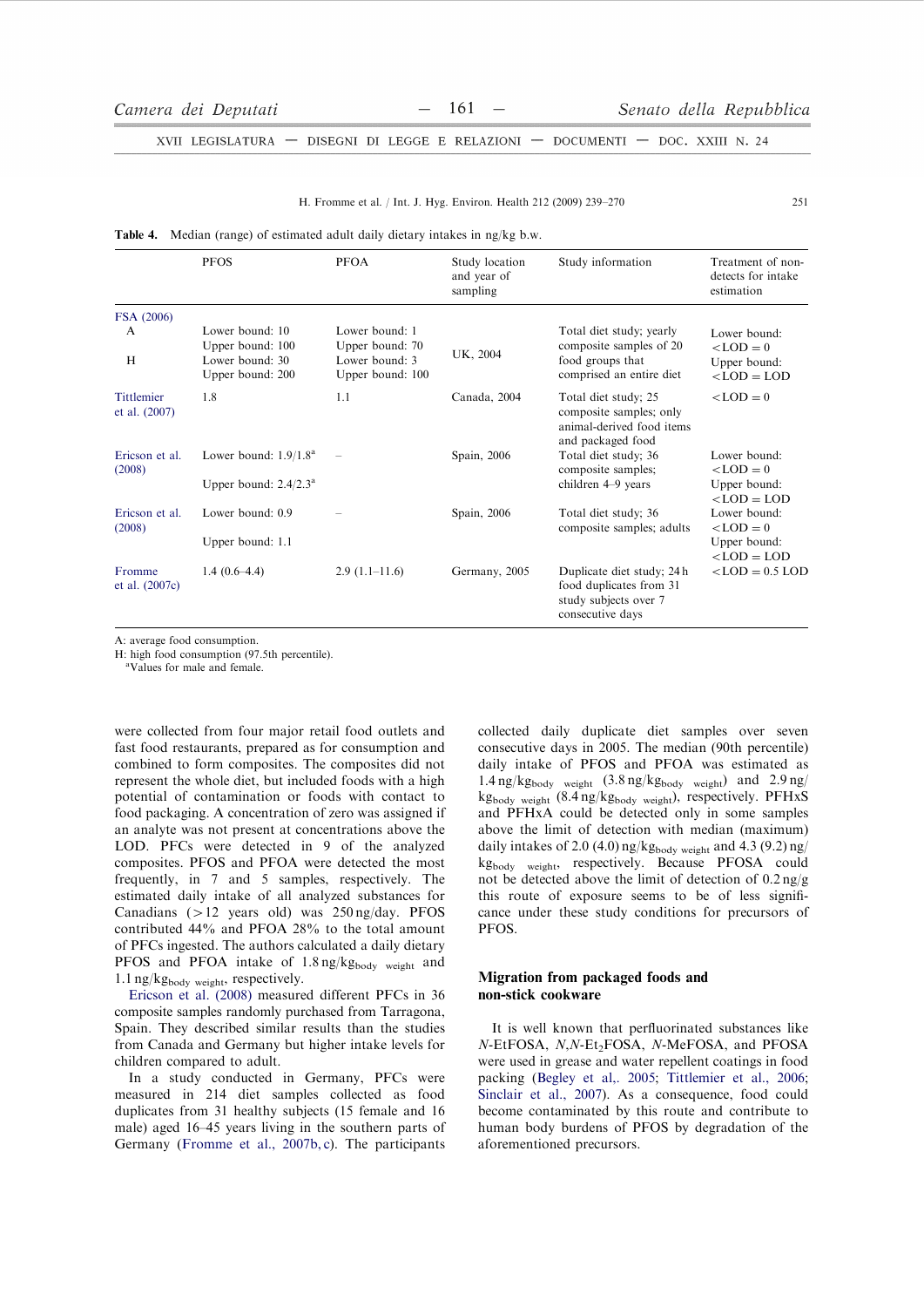| Camera dei Deputati                                                            |  | $-162 -$ | Senato della Repubblica |  |
|--------------------------------------------------------------------------------|--|----------|-------------------------|--|
| XVII LEGISLATURA — DISEGNI DI LEGGE E RELAZIONI — DOCUMENTI — DOC. XXIII N. 24 |  |          |                         |  |

H. Fromme et al. / Int. J. Hyg. Environ. Health 212 (2009) 239-270

Individual perfluorooctane sulfonamides were detected at values from  $0.014$  ng/g<sub>wet weight</sub> (N-MeFOSA in Danish) to 22.6 ng/g<sub>wet weight</sub> (N-EtFOSA in pizza) in composite samples of all food groups collected from 1992 to 2004 Canadian TDS (Tittlemier et al., 2006). A median daily dietary intake of 73 ng per person for the sum of FOSAs was estimated. The authors concluded that the dietary exposure to perfluorooctane sulfonamides occurs predominantly via consumption of foods packaged in paper products that have likely been treated with perfluoroalkyl coatings (e.g. French fries, pizza, etc.). However, the concentration of FOSAs in certain foods has decreased in recent years likely due to the cease in production of perfluorooctylsulfonyl compounds, suggesting that dietary exposure has become less significant today.

Residual PFOA could be detected in PTFE cookware  $(4-75 \text{ ng/g})$ , PTFE-coated dental floss, and in PTFE film  $(1800 \text{ ng/g})$  (Begley et al., 2005). The PFOA content of PTFE film used as sealant tape is specifically high because the film is produced at low temperatures, which reduces the likelihood of PFOA volatilization. Investigations on the migration into watery and fatty simulant foodstuff demonstrated only minor transfer of PFOA from PFTE-film and PFTE-coated cookware. This was also true for PFOA-containing microwave popcorn bags. A second group of researchers came to similar conclusions regarding PFTE-coated cookware (Powley et al., 2005). Sinclair et al. (2007) emphasized that the residual contents of PFOA and FTOH in brand new non-stick cookware was not completely removed during the fabrication process and was thus released into air, particularly during the first use of the items. However, after repeated use no FTOH was released into the gaseous phase while heating the pan. Results were not as clear regarding the release of PFOA. In some cases a distinct reduction of release was observed after the repeated use; in some cases no change was observed

Overall, the results demonstrate that the general population is exposed to perfluorinated substances via food. In addition, localized higher dietary intakes are expected under some specific environmental conditions. For example, drinking water could be an important source of exposure in areas near environmental soil contamination or fluoropolymer or other fluorochemical production plants. At this point in time, it is unlikely that localized contamination of food or, e.g. contaminated pasture grass consumed by farm animals is also an important route for elevated PFC exposures in foodproducing animals. Data on PFCs in cow's milk and feedstuff from the PFC-affected area of Sauerland, Germany do not indicate a significant contribution by this route (Wilhelm et al., 2008a). The levels of PFOS and PFOA in cow's milk  $(n = 4)$  were below 10 ng/l. PFOA, PFOS, and other PFC levels in corn  $(n = 4)$ , pasture grass  $(n = 4)$ , and maize  $(n = 7)$ , which were grown on agriculture land with soil improver treatment were generally below 1 ng/g, only four samples had PFOA levels between 2 and 18 ng/g. However, consumption of fish and seafood could be another intake route of concern, especially for some regions (e.g. Baltic Sea or Lake Michigan) as indicated by reports of higher PFC concentrations in some samples obtained from these areas (Giesy and Kannan, 2001) and in residents that consumed locally obtained fish (Falandysz et al., 2006; Hölzer et al., 2008).

# **Human biomonitoring**

Usually the internal exposure of PFCs is estimated based on concentrations in plasma, serum, or whole blood. Validation studies have shown that serum and plasma samples yield comparable results regarding PFOS, PFOA, and PFHxS concentrations (Ehresman et al., 2007). As yet, it was assumed that levels in whole blood are 50% below levels in serum or plasma, although the current results are not consistent. Samples with widely differing concentrations were analyzed by Ehresman et al. (2007) and a median plasma to whole blood ratio of 2.3 was observed for PFOS (ranges: 1.8-3.3 and 1.8-2.9 for whole blood collected in EDTA and heparin, respectively). For PFOA, the median ratio was 2.0; for PFHxS ratios were 2.4 or 2.1 depending on the anticoagulant used. A contrasting result was published by Kärrman et al. (2006a), who analyzed whole blood and plasma samples from 5 subjects. They found a plasma to whole blood ratio of 1.2 (PFHxS), 1.4 (PFOA), 1.2 (PFOS), 1.0 (PFNA) and 0.2 for PFOSA.

#### Biomonitoring of occupationally exposed populations

Results describing occupational exposure to PFCs are given in Table 5. Occupationally exposed workers have very high serum PFC concentrations as compared to non-occupationally exposed populations. Biomonitoring data regarding occupationally exposed populations are available from the two major producers, 3M and DuPont, only for the years 1995–2004. The workers included in the biomonitoring studies were involved in either the production of perfluorinated substances or in the incorporation of PFCs into their final products. The data suggest a reduction in PFC body burdens over time; however, more data are needed to allow a final conclusion about the temporal trend (US EPA, 2005). The main reasons for this observable trend are not apparent. They may include the phase out of POSF production by one producer, lower emissions from processes, better occupational safety, or a combination of the these factors.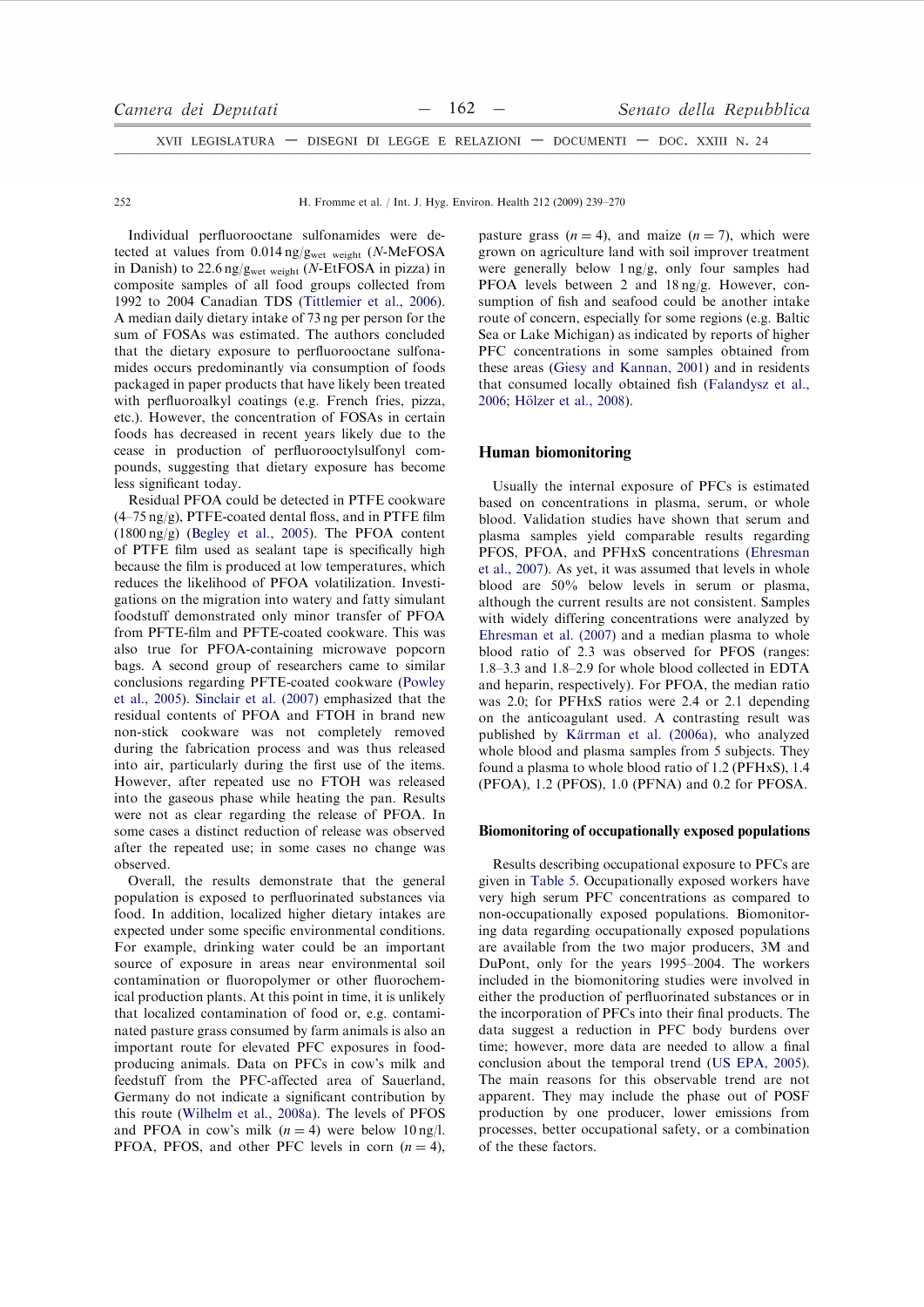$253$ 

XVII LEGISLATURA - DISEGNI DI LEGGE E RELAZIONI - DOCUMENTI - DOC. XXIII N. 24

#### H. Fromme et al. / Int. J. Hyg. Environ. Health 212 (2009) 239-270

Table 5. Perfluorinated substances in serum of occupationally exposed workers (data taken from Olsen et al., 2003a, c; US EPA, 2005; OECD, 2002; Olsen and Zobel, 2007)

| Mean (range) in $\mu$ g/l  | Number of samples analyzed | Year        | Location of production facility |  |  |  |
|----------------------------|----------------------------|-------------|---------------------------------|--|--|--|
| <b>PFOS</b>                |                            |             |                                 |  |  |  |
| 2440 (250-12830)           | 90                         | 1995        | Decatur, AL, USA                |  |  |  |
| 1960 (100-9930)            | 84                         | 1997        |                                 |  |  |  |
| 1510 (90-10600)            | 126                        | 1998        |                                 |  |  |  |
| 1320 (60-10060)            | 263                        | 2000        |                                 |  |  |  |
| 1290 (60-4170)             | 188                        | $2000 - 01$ |                                 |  |  |  |
| 1930 (100-9930)            | 93                         | 1995        | Antwerp, The Netherlands        |  |  |  |
| 1480 (100-4800)            | 65                         | 1997        |                                 |  |  |  |
| $800(40-6240)$             | 258                        | 2000        |                                 |  |  |  |
| 950 (40-6240)              | 196                        | $2000 - 01$ |                                 |  |  |  |
| 860 (30-4790)              | 122                        | $2000 - 01$ | Cottage Grove, MN, USA          |  |  |  |
| <b>PFOA</b>                |                            |             |                                 |  |  |  |
| 1720                       | 90 (M)                     | 1995        | Decatur, AL, USA                |  |  |  |
| 1400                       | 84 (M)                     | 1997        |                                 |  |  |  |
| $1540(20-6760)$            | 126                        | 1998        |                                 |  |  |  |
| 1780 (40-12700)            | 263                        | 2000        |                                 |  |  |  |
| 1497 (25-4810)             | 54                         | 2002        |                                 |  |  |  |
| $1130 (< LOD-13200)$       | 93                         | 1995        | Antwerp, The Netherlands        |  |  |  |
| 840 (10-7404)              | 258                        | 2000        |                                 |  |  |  |
| 2630 (920-5690)            | 30                         | 2003        |                                 |  |  |  |
| $5000 (< LOD-80000)$       | 111                        | 1993        | Cottage Grove, MN USA           |  |  |  |
| $6800 (< LOD-114100)$      | 80                         | 1995        |                                 |  |  |  |
| 6400 (100-81300)           | 74                         | 1997        |                                 |  |  |  |
| 850 (40-4730)              | 131(F)                     | 2000        |                                 |  |  |  |
| 4510 (7-92030)             | 17(M)                      | 2000        |                                 |  |  |  |
| 4300 (70-32600)            | 38                         | 2002        |                                 |  |  |  |
| 3210 (70-24000)            | 19                         | 1984        | Washington, WV, USA             |  |  |  |
| 2340 (60-18000)            | 22                         | 1985        |                                 |  |  |  |
| $1960(60-11000)$           | 22                         | 1989-90     |                                 |  |  |  |
| 1560 (120-4500)            | 80                         | 1995        |                                 |  |  |  |
| 1530 (20-9000)             | 72                         | 2000        |                                 |  |  |  |
| 494 <sup>a</sup> (17-9550) | 259                        | 2004        |                                 |  |  |  |

F: female; M: male; LOD: limit of detection.

<sup>a</sup>Median

### Human biomonitoring of the general population

Comprehensive data on the internal exposure of the general population from different areas of the world are available and shown in Table 6.

In European studies, observed serum and plasma PFC concentrations range from 1 to 116 µg/l for PFOS and from 0.5 to  $40 \mu g/l$  for PFOA, while in the US concentrations reach  $656 \mu g/l$  (PFOS) and  $88 \mu g/l$ (PFOA). Mean and median concentrations for some PFCs, such as PFOS, from North American populations appear to be slightly higher than European, Asian, and Australian populations studied. For example, in 40 pooled samples from Australia concentrations found were slightly higher than in Europe but lower than in the US (Kärrman et al., 2006b). According to an analysis of 473 samples from 9 countries, concentrations are highest in the US and Poland, medium in Belgium, Italy, Korea. Malaysia, Sri Lanka, and Brasil and lowest in India (Kannan et al., 2004). Large regional differences have also been observed in other investigations (Guruge et al., 2005; Harada et al., 2004; Olsen et al., 2003b). For example, in an US American study the median concentrations from 6 regions varied between 26.0 and  $48.9 \,\mu g/l$  and the corresponding 90th percentiles between 48.7 and 105.3 μg/l (Olsen et al., 2003b).

Another commonly found substance that appeared to vary amongst populations was PFHxS. Concentrations reported were  $\langle 0.4-40.0 \,\mu g/l \rangle$  for Europe,  $0.1-20.9 \,\mu g/L$ for Asia and  $< 0.4-712 \mu g/l$  for North America.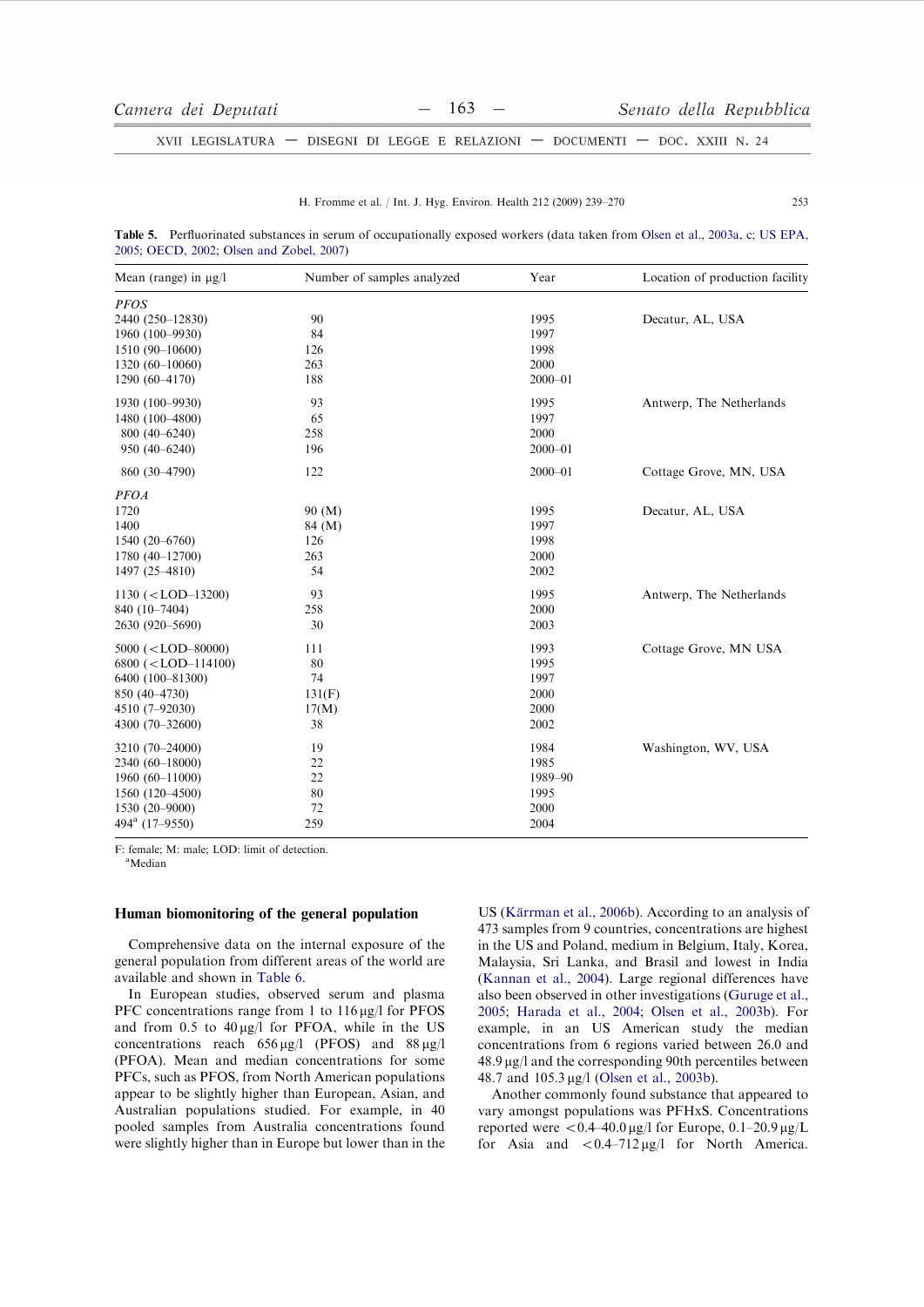DISEGNI DI LEGGE

 $\overline{\mathbb{H}}$ 

**RELAZIONI** 

 $\overline{\phantom{a}}$ 

DOCUMENTI

 $\overline{\phantom{a}}$ 

DOC. XXIII N. 24

 $\mathbf{H}$ 

| Concentration $(\mu g/l)$ |                           |                           | $n^{\rm a}$    | Age (years)              | Year          | Country                   | Reference                                       |
|---------------------------|---------------------------|---------------------------|----------------|--------------------------|---------------|---------------------------|-------------------------------------------------|
| <b>PFOS</b>               | <b>PFOA</b>               | PFHxS                     |                |                          |               |                           |                                                 |
| Europe                    |                           |                           |                |                          |               |                           |                                                 |
| $34.2^d$ (3.4–74)         | $5.0^d$ (1.0–24.8)        | $3.0^d$ (0.8–56.8)        | 66             | $19 - 75$                | 1997-2000     | Sweden                    | Kärrman et al. (2004)<br>Kärrman et al. (2006a) |
| $17.2(4.5-27)$            | 4.1 $(1.1-12.8)$          | $1.3(1.1-1.4)$            | 20             | $19 - 63$                | 1998, 2000    | Belgium                   | Kannan et al. (2004)                            |
| $3.5(2.5-8.0)$            | (< 3)                     | $1.3(1.3-1.4)$            | 8              | $20 - 59$ F <sup>b</sup> | 2001          | Siena, Italy              | Corsolini and Kannan (2004)                     |
| $4.2(1.0-10.3)$           | (< 3)                     | $1.7(1.3-2.1)$            | 42             | 20-59 $M^c$              | 2001          | Siena, Italy              |                                                 |
| $(16-116)$ <sup>d</sup>   | $(9.7-40)^{d}$            | $(<0.4-2.6)$ <sup>d</sup> | 25             | $35 - 58$                | 2003          | Poland                    | Kannan et al. (2004)                            |
| $15.2d$ (1.5–32.4)        | $3.4^d$ (1.6–6.2)         | $5.8^d$ (1.4–40.0)        | 48             | $20 - 60$                | 2006          | Tarragona, Spain          | Ericson et al. (2007a)                          |
| $22.3(6.2-131)$           | $6.8(1.7-39.3)$           |                           | 105            | $5 - 84$                 | 2005          | Northern Bavaria, Germany | Midasch et al. (2006)                           |
| $13.7(2.1-55.0)$          | $5.7(0.5-19.1)$           |                           | 356            | $14 - 67$                | 2005          | Southern Bavaria, Germany | Fromme et al. (2007a)                           |
| 4.3 $(1.6-26.2)$          | $4.9(2.0-11.5)$           | $0.7$ ( $< 0.1 - 9.1$ )   | 80             | $5 - 6$                  | 2006          | North Rhine-Westphalia,   | Hölzer et al. (2008)                            |
| $(1.0 - 92.5)$            | $(0.7-15.3)$              | $(< 0.1 - 5.4)$           | 256            | $18 - 69$                | 2006          | Germany                   |                                                 |
| Asia/Australia            |                           |                           |                |                          |               |                           |                                                 |
| $13.8^{e,d}$ (4.0–40.4)   | < 6.7 <sup>d</sup>        |                           | 26             |                          | 2002          | Japan                     | Masunaga et al. (2002)                          |
| $(<1-3.1)$                | $(<3-3.5)$                | $(<1.0-2.9)$              | 45             | $17 - 48$                | 1998, 2000    | India                     | Kannan et al. (2004)                            |
| $3.5 - 28.1$ <sup>t</sup> | $2.5 - 12.4$ <sup>f</sup> |                           | 205            |                          | 2003          | Japan, various locations  | Harada et al. (2004)                            |
| $3.3(0.4 - 18.2)$         | $4.0(0.3-22.8)$           | $0.4(0.1-2.1)$            | 38             | $24 - 61$                | 2003          | Sri Lanka                 | Guruge et al. (2005)                            |
| $16.7g$ (10.4-31.9)       | $1.6^g$ ( < 0.5–4.1)      |                           | 21             | $21 - 56$                | 2003          | Japan                     | Inoue et al. $(2004b)$                          |
| $(4.9 - 17.6)$            | $(< 0.5 - 2.3)$           |                           | 15             | $17 - 37$ F              | 2003          | Japan                     | Inoue et al. $(2004a)$                          |
| $(3.0 - 92)^d$            | $(<15-256)$ <sup>d</sup>  | $(0.9-20.0)^d$            | 50             |                          | 2003          | Daegu, Korea              | Yang et al. (2004)                              |
| $27^{\circ}$ (19-41)      |                           | (<2.7)                    | $\mathfrak{Z}$ | $23 - 44$                | 2002          | Japan                     | Taniyasu et al. (2003)                          |
| $22.4(0.2 - 145)$         | 4.3 $(0.2-60)$            |                           | 119            | 29 <sup>h</sup>          | 2002          | China                     | Jin et al. (2007)                               |
| $52.7^{\rm d}$            | 1.59 <sup>d</sup>         | $1.88$ <sup>d</sup>       | 85             | $7 - 66$                 | 2004          | China                     | Yeung et al. $(2006)$                           |
| $(3.4 - 92.2)$            | $(0.4 - 25.5)$            |                           | 97             | $20 - 58$                | 2003-2004     | Japan, various locations  | Harada et al. (2007a)                           |
| $20.8(12.7-29.5)$         | $7.6(5.0-9.9)$            | $6.2(2.7-19.0)$           | $40^{\rm i}$   |                          | $2002 - 2003$ | Australia                 | Kärrman et al. (2006b)                          |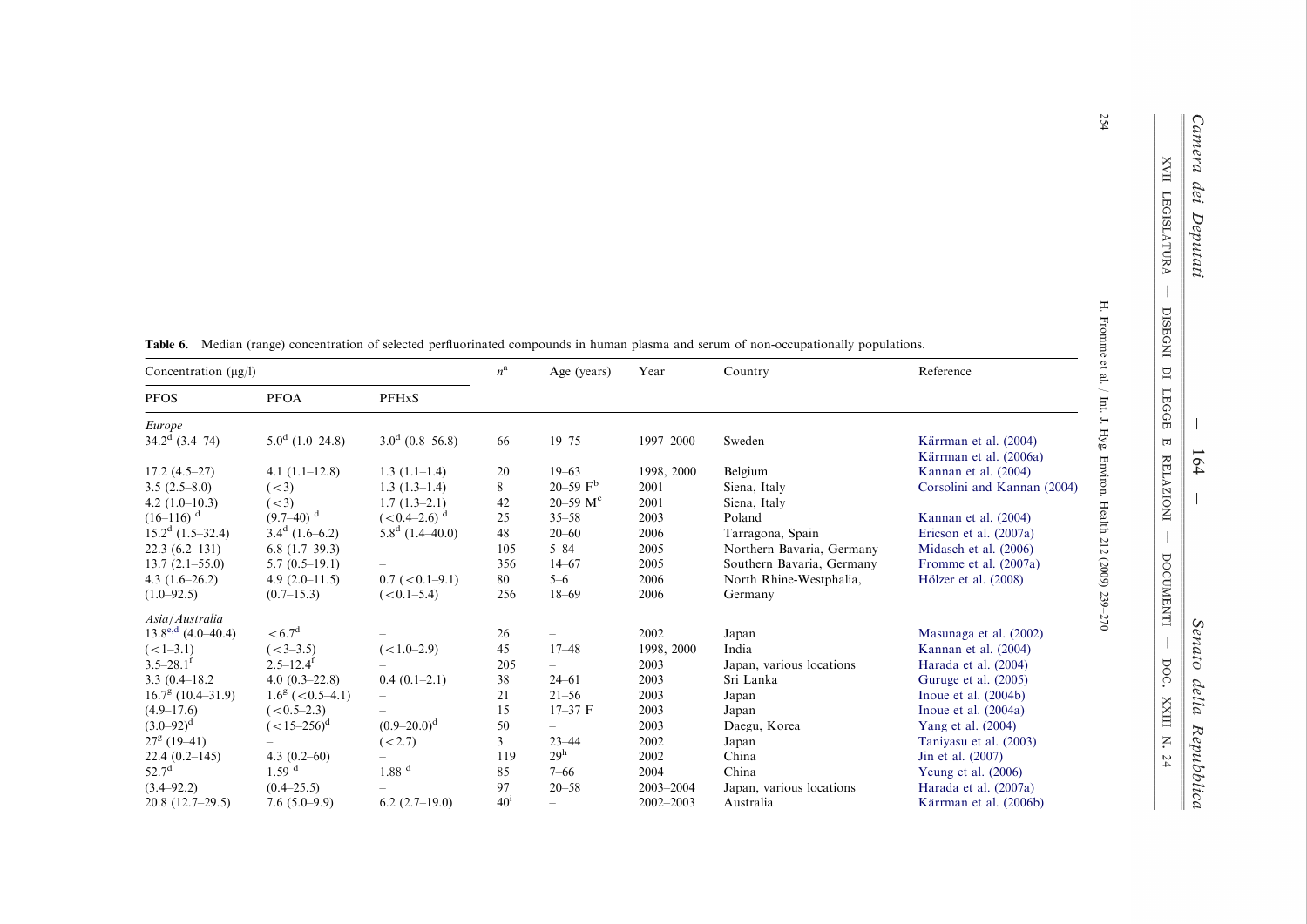| North America<br>$28.4^g$ (6.7–81.5)<br>$36.9^g$ (2.8–57.9)<br>$28.8^g$ (3.7–65.1)<br>$35.8 \left( \times 4.3 - 1656 \right)$<br>$30.2 \approx 3.4 - 175$<br>$(<1.3-164)$ <sup>d</sup><br>$36.7(6.7-515)$<br>29.5<br>34.7<br>$55.8^g$ (3.6–164)<br>30.2<br>31.1<br>$24.0^8$<br>$40.2^8$ | $6.4^{\circ}$ ( $< 5-35.2$ )<br>$2.2^8$ (0.5–5.5)<br>$3.0^8$ (<1.2–7.2)<br>$4.7 (<1.9 - 52.3)$<br>$4.2$ ( $< 1.4 - 16.7$ )<br>$(<3-88)$ <sup>d</sup><br>$5.1(1.9-56.1)$<br>2.3<br>5.6<br>$4.9g$ (0.2–10.4)<br>5.1<br>11.6<br>4.0 <sup>g</sup><br>7.0 <sup>g</sup> | $6.6^{\circ}$ (<2.0-21.4)<br>$\qquad \qquad -$<br>$1.5$ ( $<$ 1.4–66.3)<br>$2.3$ ( $< 1.4 - 40.3$ )<br>$(<0.4-32)$ <sup>d</sup><br>$3.8$ ( $< 1.4 - 712$ )<br>1.6<br>2.4<br>$3.9g$ (0.4-11.2)<br>2.1<br>2.0<br>4.3 <sup>g</sup> | 65<br>23 <sup>j</sup><br>56<br>645<br>238<br>175<br>598<br>178<br>178<br>20<br>1562<br>23 <sup>j</sup><br>54 <sup>j</sup> | $-F$<br>$<$ 20<br>$20 - 69$<br>$65 - 96$<br>$17 - 72$<br>$2 - 12$<br>$30 - 60$<br>$39 - 65$<br>$23 - 67$<br>$12 - > 60$<br>$12 - > 60$ F<br>$12 - > 60$ M | 1994-2001<br>2002<br>$2000 - 2001$<br><b>2000</b><br>$2000 - 2002$<br>1994-1995<br>1974<br>1989<br>2003<br>1999-2000<br>1990–2002<br>$2001 - 2002$ | USA, tissue banks<br>Northwest Territories, Canada<br>Ottawa, Canada<br>USA, blood donors, 6 cities<br>Seattle, USA<br>4 cities in USA<br>23 cities in USA<br>Maryland, USA<br>Maryland, USA<br>Atlanta, USA<br>USA, NHANES study<br><b>USA</b><br><b>USA, NHANES study</b> | Hansen et al. $(2001)$<br>Tittlemier et al. (2004)<br>Kubwabo et al. (2004)<br>Olsen et al. $(2003b)$<br>Olsen et al. $(2004a)$<br>Kannan et al. (2004)<br>Olsen et al. $(2004b)$<br>Olsen et al. $(2005)$<br>Olsen et al. $(2005)$<br>Kuklenyik et al. (2004)<br>Calafat et al. (2007)<br>Calafat et al. (2006a)<br>Calafat et al. (2006b) | F                                                |
|-----------------------------------------------------------------------------------------------------------------------------------------------------------------------------------------------------------------------------------------------------------------------------------------|-------------------------------------------------------------------------------------------------------------------------------------------------------------------------------------------------------------------------------------------------------------------|---------------------------------------------------------------------------------------------------------------------------------------------------------------------------------------------------------------------------------|---------------------------------------------------------------------------------------------------------------------------|-----------------------------------------------------------------------------------------------------------------------------------------------------------|----------------------------------------------------------------------------------------------------------------------------------------------------|-----------------------------------------------------------------------------------------------------------------------------------------------------------------------------------------------------------------------------------------------------------------------------|---------------------------------------------------------------------------------------------------------------------------------------------------------------------------------------------------------------------------------------------------------------------------------------------------------------------------------------------|--------------------------------------------------|
| $15.8(6.6-36.9)$                                                                                                                                                                                                                                                                        | $2.4 \approx (1.0 - 4.7)$                                                                                                                                                                                                                                         | $\overline{\phantom{0}}$                                                                                                                                                                                                        | 40                                                                                                                        |                                                                                                                                                           | 2005                                                                                                                                               | St. Paul, USA                                                                                                                                                                                                                                                               | Olsen et al. $(2007a)$                                                                                                                                                                                                                                                                                                                      | $\ensuremath{\mathop{\text{\rm From}}\nolimits}$ |

<sup>a</sup>Number of samples analyzed.

<sup>b</sup>Female.

<sup>c</sup>Male.

<sup>d</sup>Computed from whole blood (i.e. multiplied whole blood concentration by a factor of 2).

<sup>e</sup>Geometric mean.

<sup>f</sup>Range of the geometric means of different regions.

<sup>g</sup>Arithmetic mean.

<sup>h</sup>Mean age.

<sup>1</sup>40 pooled samples made from 3802 individual samples.

Pooled samples.

Camera dei Deputati

XVII LEGISLATURA

 $\overline{\phantom{a}}$ 

DISEGNI DI

**LEGGE** 

 $\overline{\mathbb{H}}$ 

**RELAZIONI** 

 $\overline{\phantom{a}}$ 

DOCUMENTI

 $\begin{array}{c} \hline \end{array}$ poc.

XXIII N. 24

165

Senato della Repubblica

255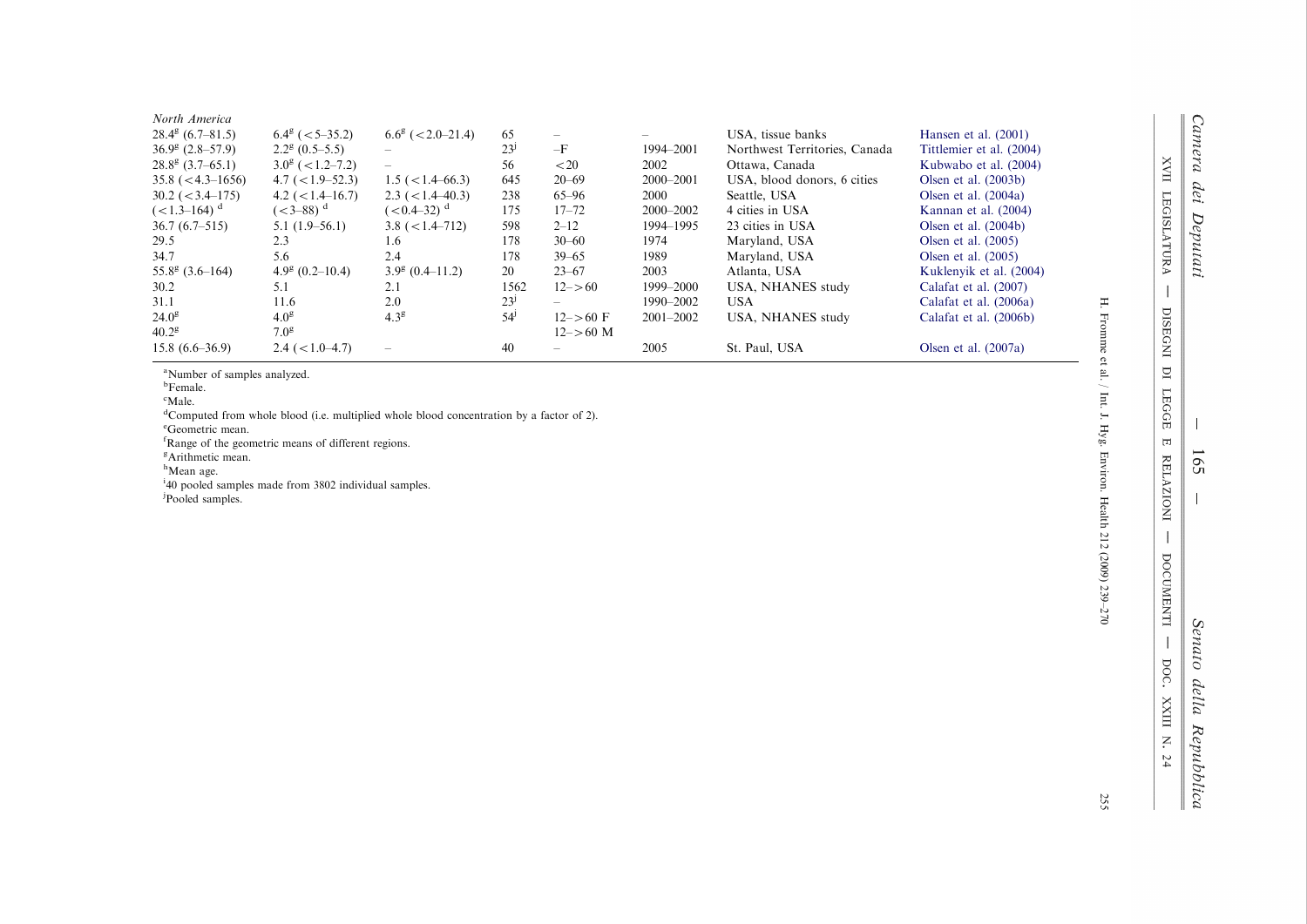| Camera dei Deputati                                                            |  | $-166$ $-$ |  | Senato della Repubblica |
|--------------------------------------------------------------------------------|--|------------|--|-------------------------|
| XVII LEGISLATURA — DISEGNI DI LEGGE E RELAZIONI — DOCUMENTI — DOC. XXIII N. 24 |  |            |  |                         |

H. Fromme et al. / Int. J. Hyg. Environ. Health 212 (2009) 239-270

At present, there are no known explanations for the single exceptionally high concentrations observed.

In some recent studies, mean PFNA concentrations of  $0.3-1.1 \mu$ g/l have been observed (Kärrman et al., 2006b; Calafat et al., 2006a; Ericson et al., 2007a). Calafat et al. (2007) found median PFNA concentrations (95th percentile) of  $0.6 \mu g/l$  (1.7  $\mu g/l$ ) in 1562 serum samples collected from a representative US population 12 years of age and older in the 1999–2000 NHANES. Higher mean concentrations of  $2.2 \mu g/l$  (males) and  $2.9 \mu g/l$ (females) were found in a small study of 20 US citizens (Kuklenyik et al., 2004). Other PFCs, such as PFDeA or PFUA, were found at only very low concentrations, if at all.

Based on the three studies from Germany (Midasch et al., 2006; Fromme et al., 2007a; Hölzer et al., 2008), the following preliminary reference values of the general population (basis: 95th percentile values of the studies) for PFOA and PFOS in plasma of children and adults from Germany were recommended:  $PFOA - 10 \mu g/l$ for children, females, and males;  $PFOS - 10 \mu g/l$  for children,  $20 \mu g/l$  for adult females, and  $25 \mu g/l$  for adult males (Wilhelm et al., 2007). Reference values were normally established by the Biomonitoring Commission of the German Federal Environmental Agency (Ewers et al., 1999).

# Sex-related differences in blood levels

In the majority of the studies, differences in blood levels of PFOS between sexes have been observed with higher levels in male donors (e.g. Corsolini and Kannan, 2004; Harada et al., 2004; Midasch et al., 2006; Kärrman et al., 2006b; Fromme et al., 2007a; Calafat et al., 2007; Hölzer et al., 2008). However, this observation could not be confirmed in other investigations (Olsen et al., 2003b, d, 2004a; Kannan et al., 2004; Kubwabo et al., 2004; Kärrman et al., 2004). Sex-related differences with respect to PFOA were reported in several investigations as well (Midasch et al., 2006; Kärrman et al., 2006b; Fromme et al., 2007a; Calafat et al., 2007; Hölzer et al., 2008). Similar differences have been reported in rats exposed to PFOA. Estimated halflives were longer in males than females in a variety of rat strains (Kudo and Kawashima, 2003, and references therein). Renal clearance of PFOA is also higher in female mice. However, other studies suggest these sexrelated differences are not consistent across other species, such as dogs, rabbits, and mice (Kudo and Kawashima, 2003).

### Analysis of structural isomers in serum and plasma

Synthesis of PFCs mainly employs electrochemical fluorization (ECF) and fluorotelomerization. During ECF, the major technique of PFOS production, linear as well as branched isomers are generated, while during telomerization exclusively linear isomers are generated (Langlois and Oehme, 2006; Vyas et al., 2007).

The presence of PFOS and PFOA branched isomers was first noted in 2001 (Hansen et al., 2001). However, almost no data are available yet on the toxicokinetic behavior of the various isomers. In 70 serum and plasma samples collected in 1997–2003, the linear isomer of PFOS was found to be the most abundant. In Australian samples, the linear isomer comprised 58-70% of the total PFOS measured; it was 68% and 59% in samples collected in Sweden and Great Britain, respectively. These differences may be due to differences in isomer patterns in the source products from the various countries, or from differences in the major routes of human exposure amongst the countries (Kärrman et al., 2007b). Interestingly, the proportion of the linear isomer in a standard product after ECF (76-79%) is higher than its proportion in the blood of the general population. This could indicate differential uptake of the branched and linear PFOS isomers.

In another study the pattern of PFOA isomers in 16 pooled serum samples was investigated (De Silva and Mabury, 2006). Almost 98% of PFOA in serum presented itself in the linear form (L-PFOA) and only 2% as branched isomers. This was also true for PFNA and PFUnA. In contrast, a PFOA standard product synthesized by ECF contained only 80% as L-PFOA. The authors hypothesize that the high proportion of L-PFOA in serum is partly due to exposure to and metabolization of fluorotelomer alcohols and fluorotelomer olefins, two classes of PFCs synthesized by the telomerization process.

### **Exposure of the fetus**

It is known from animal studies that PFCs are able to cross the placenta and enter the fetus. After providing ammonium perfluorooctanoate to pregnant rats, the PFOA concentration in fetal blood increased accordingly. The concentration in fetal blood reached about 42% of the mothers blood level (Hinderliter et al., 2005).

Results from studies that examined PFCs in maternal and cord blood are presented in Table 7. Concentrations of PFOS in maternal plasma from Inuit and Inuvialuit populations in the Arctic region of Canada were higher than those reported in study populations from Japan and Germany, but consistent with PFOS concentrations previously reported for North Americans (Tittlemier et al., 2004). In addition, PFOS in umbilical cord plasma was higher than the median PFOS concentration observed in cord serum from donors in Baltimore; however, individual concentrations in the American samples were as high as  $35 \mu g/l$  (Apelberg et al., 2007).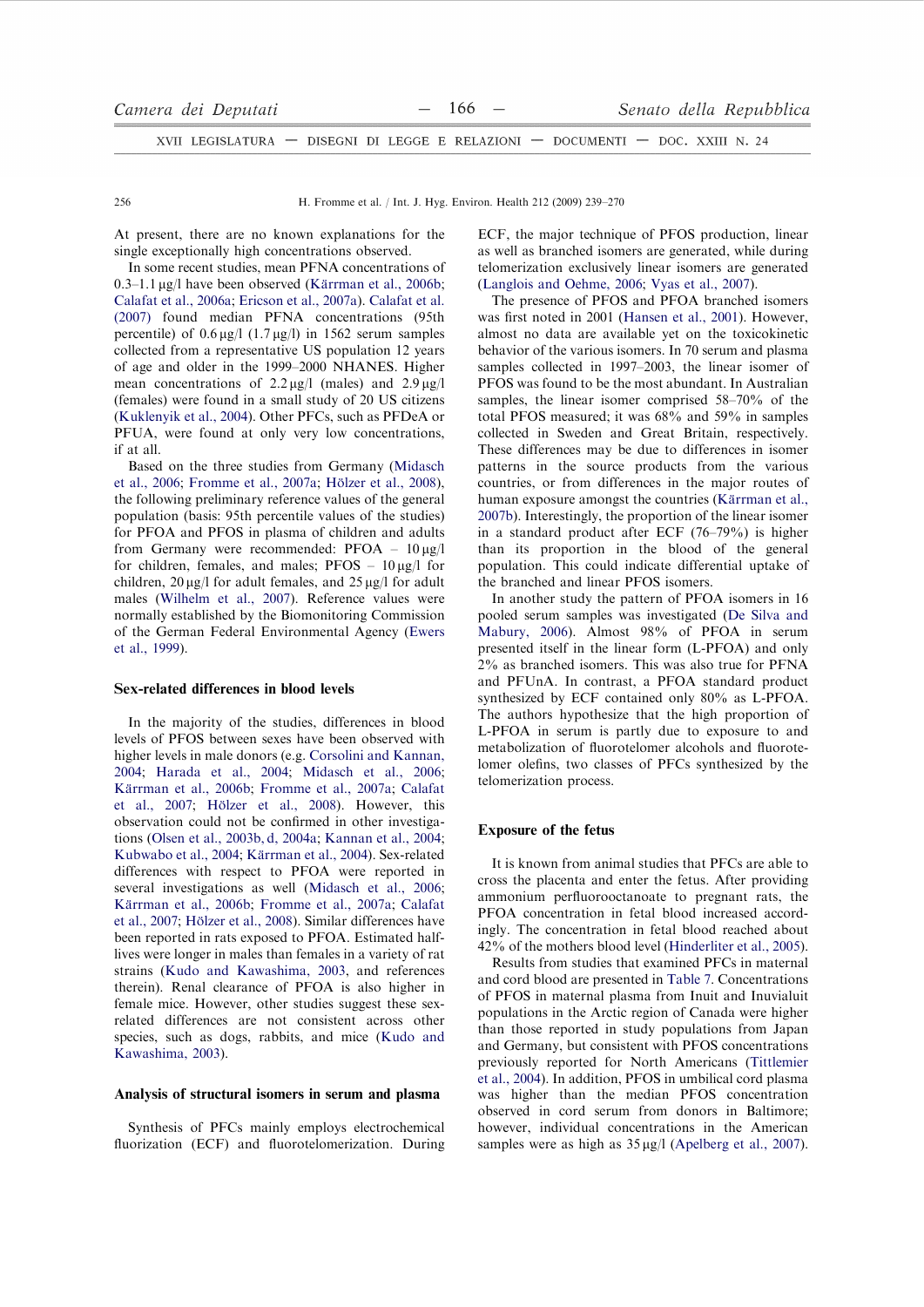H. Fromme et al. / Int. J. Hyg. Environ. Health 212 (2009) 239-270

| I |  |
|---|--|
|   |  |

Table 7. Median (range) concentration (µg/l) of perfluorinated substances in cord and maternal blood, serum, or plasma

| <b>PFOS</b>              |                       | Mean         | <b>PFOA</b>        |                      | Mean         | Study                               | Number of                                | Age of            | Sampling  |  |
|--------------------------|-----------------------|--------------|--------------------|----------------------|--------------|-------------------------------------|------------------------------------------|-------------------|-----------|--|
| Maternal                 | Cord                  | ratio<br>C/M | Maternal<br>Cord   |                      | ratio<br>C/M | population<br>location              | samples<br>analyzed                      | donors<br>(years) | years     |  |
| Tittlemier et al. (2004) |                       |              |                    |                      |              |                                     |                                          |                   |           |  |
| 36.9 <sup>a</sup>        | 16.7 <sup>a</sup>     |              | 2.2 <sup>a</sup>   | 3.4 <sup>a</sup>     |              | Northwest<br>Territories,<br>Canada | 10 maternal<br>plasma; 13 cord<br>plasma |                   | 1994-2001 |  |
| Inoue et al. $(2004a)$   |                       |              |                    |                      |              |                                     |                                          |                   |           |  |
| 8.1                      | 2.5                   | 0.3          |                    |                      |              | Japan                               | 15 blood                                 | $17 - 37$         | 2003      |  |
| $(4.9 - 17.6)$           | $(1.6-5.3)$           |              | $(< 0.5 - 2.3)$    | (< 0.5)              |              |                                     |                                          |                   |           |  |
| Midasch et al. (2007)    |                       |              |                    |                      |              |                                     |                                          |                   |           |  |
| 13.0<br>$(7.8 - 16.4)$   | 7.3<br>$(3.3 - 9.5)$  | 0.6          | 2.6<br>$(1.5-4.0)$ | 3.4<br>$(1.5-4.6)$   | 1.3          | Bavaria,<br>Germany                 | 11 plasma                                | $23 - 26$         | 2003      |  |
| Apelberg et al. (2007)   |                       |              |                    |                      |              |                                     |                                          |                   |           |  |
|                          | 4.9<br>$(<$ LOD-34.8) |              |                    | 1.6<br>$(0.3 - 7.1)$ |              | <b>USA</b>                          | 299 serum                                |                   | 2004-2005 |  |
| Fei et al. (2007)        |                       |              |                    |                      |              |                                     |                                          |                   |           |  |
| 35.3 <sup>b</sup>        | 11.0 <sup>b</sup>     | 0.3          | 5.6 <sup>b</sup>   | 3.7 <sup>b</sup>     | 0.5          | Denmark,                            | 1399 plasma,                             |                   | 1996-2002 |  |
| $(6.4 - 107)$            |                       |              | $(<1.0-41.5)$      |                      |              | first trimester                     | 50 cord blood                            | 30                |           |  |
| 29.9 <sup>b</sup>        |                       | 0.3          | 4.5 $^{b}$         |                      | 0.7          | Second<br>trimester                 | 200 plasma                               | (mean)            |           |  |

<sup>a</sup>Mean of pooled samples; LOD: limit of detection.

<sup>b</sup>Mean values.

In the American study, no association between cord serum PFOA levels and the age or the education of the mother, or the sex of the child, could be identified.

In a Japanese study low concentrations of PFOS in cord blood and maternal blood were observed; the ratio between the two compartments was 0.3 (Inoue et al., 2004a). No association between the blood levels and body mass index, age, or sex of the child was found.

The analysis of cord plasma in a German population resulted in median concentrations of  $13.0 \mu g/l$  for PFOS and 7.3 µg/l for PFOA (Midasch et al., 2007). The PFOS concentrations in cord plasma amounted on average to about 60% of the level in maternal plasma; however, PFOA concentrations were higher in cord than maternal plasma. This was also observed in the Canadian samples (Tittlemier et al., 2004). Midasch et al. (2007) discussed the higher cord plasma PFOA concentrations may be due to higher albumin content of cord than maternal blood, since PFOA has a high binding affinity to this protein (Han et al., 2003).

In a nationwide study, the Danish National Birth cohort, 1400 randomly selected women provided blood samples between gestational weeks 4 and 14 (Fei et al., 2007). From a subset of 200 of these mothers another sample was subsequently collected during the second trimester, as well as 50 cord blood samples. The PFOS and PFOA levels decreased with increasing parity and decreasing Body Mass Index. PFOA was highest in age group  $\langle 25 \rangle$  years and lowest in age group  $\geq 35$  years, but after adjustment for parity the differences were low. Concentrations in cord blood and mother's blood were highly correlated, with lower cord blood levels. Moreover, first and second maternal blood samples were correlated, with lower mean concentrations in the second sampling period.

# **Exposure of children**

Only few scientific data on the internal exposure of children to PFC are available. In the context of an epidemiology study on infectious disease, serum samples of 598 children aged 2-12 years were collected in 1994 and 1995 in the USA (Olsen et al., 2004b). These samples were later analyzed for PFCs, and a median PFOS concentration of  $36.7 \mu g/l$  (range:  $6.7-515 \mu g/l$ ) and a median PFOA concentration of 5.1 µg/l (range:  $<$ 1.9–56.1 µg/l) were observed. For PFOA a decrease of the blood levels with age was found. The median as well as the 95% percentile were comparable to that of adults. Only the 95th percentile of PFHxS was higher in children (64 µg/l) in comparison to adults (8–9 µg/L).

For Europe, results are available only from one study of 80 children aged 5–6 years (Hölzer et al., 2008). In the control group of this study in which no known specific exposure occurred, PFOS concentrations of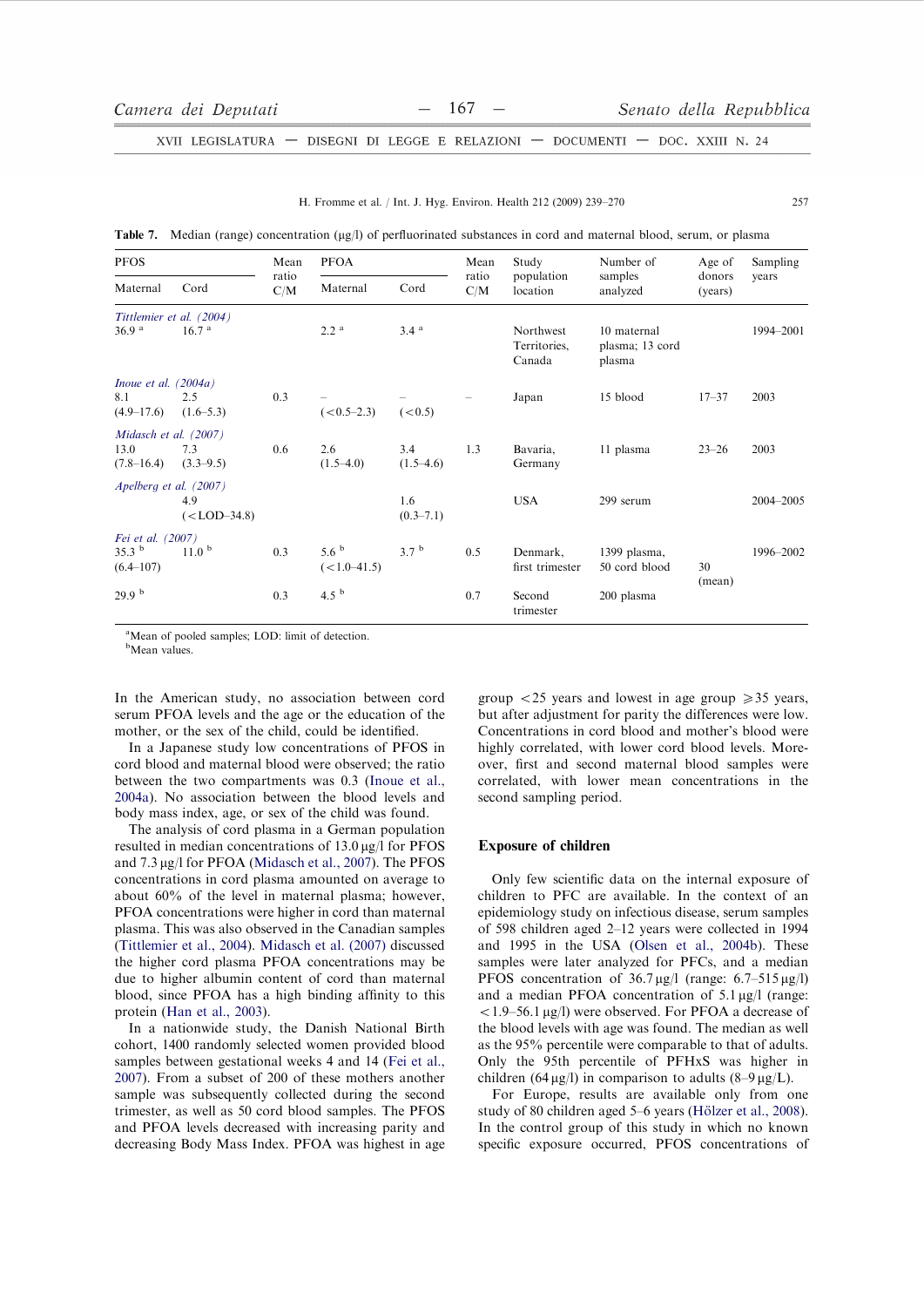| Camera dei Deputati                                                            |  |  |  |  |  | Senato della Repubblica |  |  |
|--------------------------------------------------------------------------------|--|--|--|--|--|-------------------------|--|--|
| XVII LEGISLATURA — DISEGNI DI LEGGE E RELAZIONI — DOCUMENTI — DOC. XXIII N. 24 |  |  |  |  |  |                         |  |  |

H. Fromme et al. / Int. J. Hyg. Environ. Health 212 (2009) 239-270

 $1.6-26.2 \mu$ g/l (median:  $4.3 \mu$ g/l) and PFOA concentrations of  $2.0-11.5 \mu g/l$  (median:  $4.9 \mu g/l$ ) were observed. Again, in this study the internal exposure of the children were not increased in comparison to that of adults of the same region.

The first results on PFC levels in newborns were generated from the analysis of 61 blood samples of Hungarian newborns (Fromme et al., 2007d). The samples had been collected in 1996/97 during a nutrition study. The healthy newborns were 3-7 weeks old, weighed  $1422-2339$  g, and were exclusively breast-fed or bottle-fed when the blood was taken. Concentrations in newborns were  $2.5-18.3 \mu g/l$  (median 7.3  $\mu g/l$ ) for PFOS and  $0.8-16.9 \mu g/l$  (median:  $3.6 \mu g/l$ ) for PFOA. Breast-fed infants showed significantly higher PFOS, but not PFOA, concentrations in comparison to infants initially fed with formula.

## Age-related exposure

Since PFCs such as PFOS and PFOA are very persistent contaminants that do not undergo metabolism, it might be expected that PFC body burdens would increase with age, as has been observed with other persistent organic compounds (Duarte-Davidson and Jones, 1994). However, most studies that have examined the association of age with PFC concentrations in blood (including plasma and serum) have not observed significant effects. Even in the large NHANES study, in which 54 pooled serum samples of the  $2001/2002$ survey and 1562 serum samples of the 1999–2000 survey were analyzed, there was no indication for an association of PFC concentrations with age (Calafat et al., 2006a; Calafat et al., 2007). In a small Spanish study, lower concentrations in subjects aged 55 years ( $\pm$  5 years) in comparison to those aged 25 years  $(+5 \text{ years})$ were found for only one of the PFC analytes monitored-PFHxS (Ericson et al., 2007a).

In contrast, the two studies from Germany did find an age-related increase in PFC (Fromme et al., 2007a; Hölzer et al., 2008). In the first investigation this association was found among women only (Fromme et al., 2007a). In the second study, the age of men was positively associated with the levels of PFOS, PFOA, and PFHxS in plasma, and the age of women with PFOA only (Hölzer et al., 2008). An age-related increase was identified in a large US American study with significant lower median PFOS and PFHxS concentrations in individuals younger than 40 years of age (Olsen et al., 2005). In Australia a significant increase of PFOS concentrations with age was found among female subjects (Kärrman et al., 2006b). In this investigation, concentrations of PFOA, PFHxS, and PFOSA were higher among adolescents  $(< 16$  years old) and among the elderly  $(>60$  years old), while concentrations among subjects of medium age (16–60 years old) were lower.

### Time trends of exposure

Currently, the time trend of the internal exposure in the general population has been investigated in some studies (Harada et al., 2004; Olsen et al., 2005, 2007a; Jin et al., 2007; Harada et al., 2007a; Wilhelm et al., 2008b).

The analysis of serum samples collected in Japan in 1983, 1987, 1991, 1995, and 1999 showed a significant increase in PFOA levels, while for PFOS no such increase could be observed (Harada et al., 2007a). In another Japanese study, serum samples collected in 1977, 1991, 1995, and 2003 from Akita and Mivagi regions were analyzed (Harada et al., 2004). In the samples from Miyagi, PFOS and PFOA concentrations increased 3- and 14-fold, respectively, from the years 1977 to 2003. In contrast, only a slight increase was observed for PFOA in samples from Akita for the time period 1991-2003.

Results of a Chinese study that analyzed serum samples from 1987, 1990, 1999, and 2002 also showed a considerable increase in PFOS and PFOA concentrations during this time period (Jin et al., 2007). While concentrations in the year 1987 hardly exceeded the limit of determination  $(0.01-0.03 \mu g/l)$ , in 2002 they amounted to  $22.4 \mu g/l$  (PFOS) and  $4.9 \mu g/l$  (PFOA), respectively

An increase in serum levels of PFOS and PFOA from 1974 and 1989 could be observed as well in two American studies (Olsen et al., 2003b; Olsen et al., 2005). As the authors emphasize, these results have to be interpreted with caution, since different analytical methods were employed and different matrices (serum collected in 1974 vs. plasma collected in 1989) were analyzed. Furthermore, preliminary results on 40 serum samples from 2005 and 100 serum samples from 2000 obtained from the same region indicated a reduction of PFOS and PFOA concentration by 40% to 50% (Olsen et al., 2007a).

From the PFC-affected area in the Sauerland, Germany 30 samples of young adults (20–31 years old) from the German Environmental Specimen Bank were analyzed for PFCs (Wilhelm et al., 2008b). The sampling time period covered 1977–2004. PFOA values ranged between 1.7 and  $40.7 \mu\text{g/l}$  (median 6.1  $\mu\text{g/l}$ ), PFOS levels were  $8.1-150.5 \mu g/l$  (median:  $18.8 \mu g/l$ ). Time trend analysis of PFOS and PFOA indicated a slight, but not significant, increase in concentrations from 1977 to about 1990, which was then followed by a decreasing tendency of the values. In contrast, there was a clear linear increase of PFHxS plasma concentrations (median, range:  $1.7 \mu g/l$ , 0.49–4.6  $\mu g/l$ ) up to 2004.

#### Studies in other human tissues and body fluids

Human liver that was not suitable for transplantation and blood samples from 31 donors aged 5 to 74 years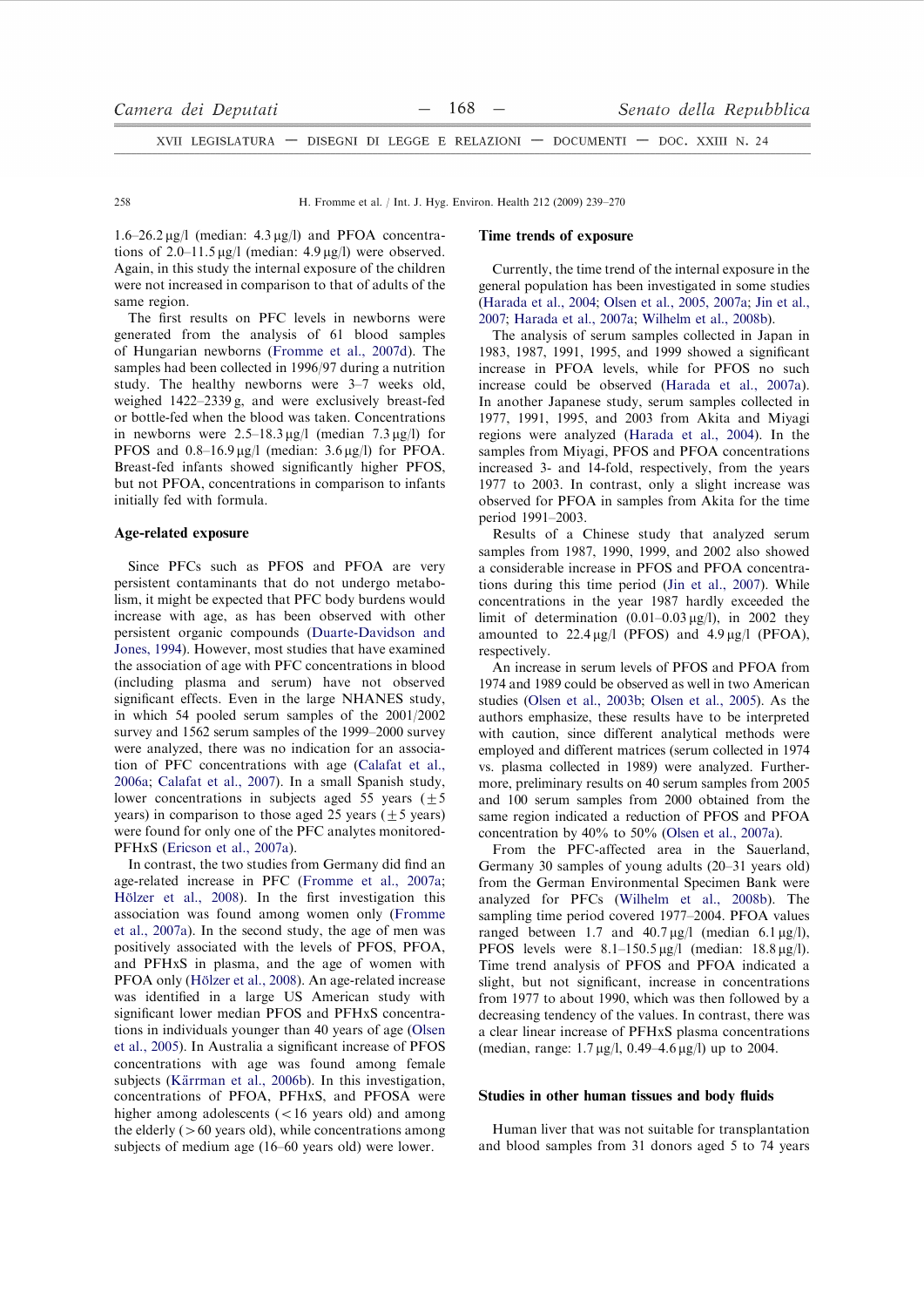| Camera dei Deputati |  | $-169$ $-$ |                                                                                | Senato della Repubblica |
|---------------------|--|------------|--------------------------------------------------------------------------------|-------------------------|
|                     |  |            | XVII LEGISLATURA — DISEGNI DI LEGGE E RELAZIONI — DOCUMENTI — DOC. XXIII N. 24 |                         |

H. Fromme et al. / Int. J. Hyg. Environ. Health 212 (2009) 239-270

were analyzed for various PFCs (Olsen et al., 2003d). PFOS concentrations in the liver ranged between  $<$  4.5 and 57 ng/g (mean:  $18.8$  ng/g) and in the serum between  $< 6.1$  and 58.3  $\mu$ g/L (mean: 17.7  $\mu$ g/l). If only values above the limit of determination were considered, the mean ratio of liver to blood concentration was 1.4. With respect to PFOA and PFHxS more than 90% of the samples did not contain residues above the limit of determination of the employed analytical method  $(17.9-35.9 \text{ ng/g} \text{ and } 3.4-18.5 \text{ ng/g}, \text{ respectively}).$ 

Maestri et al. (2006) analyzed pooled tissue samples of seven deceased subjects aged 12-83 years at time of death. They employed an analytical method with a much higher sensitivity and observed PFOA concentrations of 3.1 ng/g in the liver and  $3.0$  ng/g in blood. The corresponding concentrations for PFOS were 13.6 ng/g (liver) and  $5.1 \text{ ng/g}$  (blood). The highest PFOA concentration was detected in lung tissue  $(3.8 \text{ ng/g})$ , which also showed the second highest PFOS level  $(7.9 \text{ ng/g}).$ The lowest concentrations were observed in nerve tissue.  $(0.5 \text{ ng } PFOA/g \text{ and } 1.3 \text{ ng } PFOS/g).$ 

Within a pilot study in Germany, 10 liver samples of deceased subjects were analyzed and a mean PFOS concentration of 17.9 ng/g (range:  $1.6-45.4$  ng/g) and a mean PFOA concentration of  $1.8 \text{ ng/g}$  (range: 0.5–3.5 ng/g) were observed (Völkel et al., 2007). PFOS was detected in all samples above the limit of detection; whilst PFOA was detected in all but one sample. All the aforementioned studies obtained fairly similar concentrations of PFCs in liver. Concentrations of PFOA appear to be 10 times lower than concentrations of PFOS.

Very few data are currently available on the distribution of PFCs in other human tissues aside from liver and blood. PFCs were measured in bile and cerebrospinal fluid (CSF) (Harada et al., 2007b). The median concentration in bile was  $27.9 \mu$ g PFOS/L and  $1.0 \mu$ g PFOA/l with a serum to bile ratio of 0.60 (PFOS) and 0.21 (PFOA)  $(n = 4)$ . In contrast, concentrations in a small number of CSF samples  $(n = 7)$  were very low, ranging from  $\lt 0.04$  to 0.07 µg PFOA/l and 0.07 to 0.20 µg PFOS/l. Concentrations in CSF reached on average only 1.8% (PFOA) and 0.9% (PFOS) of concentrations in serum. These data indicate only minor transfer of PFCs via the blood-brain-barrier, which is confirmed by the low concentrations in nerve tissue observed by Maestri et al. (2006).

# Specific situations associated with increased exposure of the general population

In the scientific literature two incidents have been reported in which a contamination of drinking water with PFOA caused an increased internal exposure of the population; one occurring in the USA and the other in Germany (Emmett et al., 2006a, b; Hölzer et al., 2008; Wilhelm et al., 2008a). In the USA, a high contamination has been reported in the catchment area of a water supply in the vicinity of a fluoropolymer production facility in Ohio (Emmett et al., 2006a, b). The PFOA serum concentrations in the non-occupationally exposed general population in this area was high  $(n = 371)$ ,  $median = 354 \mu g/l$ , while the concentrations among subjects employed in the PFOA processing plant were higher  $(n = 18$ , median = 775  $\mu$ g/l). The blood levels differed depending on the donors' use of water; the highest level was observed in subjects exclusively using water from the central water supply  $(n = 291, \text{ med-})$  $\tan$  = 374  $\mu$ g/l). Slightly lower levels were reported for subjects who in addition used bottled water or spring water  $(n = 26, \text{ median} = 320 \,\mu\text{g/l})$ , and levels were considerably lower if subjects used exclusively bottled water, cistern, or spring water  $(n = 10, \text{ med-})$  $\tan = 71 \,\mu g/l$ ). No association of the blood PFOA concentrations with alcohol consumption, smoking, or consumption of meat or fish was found. However, an increasing number of meals prepared with locally grown vegetables or fruits was significantly associated with increasing blood PFOA concentrations. The authors conclude that drinking water is the major route of exposure for this population, while exposure through air can be neglected.

 $259$ 

In Germany, in a region in North Rhine-Westphalia, PFC-contaminated inorganic and organic waste material was applied on a large agricultural area. Subsequently, increased PFOA concentrations were found in surface water as well as in drinking water (Wilhelm) et al., 2008a). In a cross-sectional study, the internal exposure in 170 children and 521 adults living in the affected area and a control area was determined (Hölzer et al., 2008). The ratio of the geometric means of PFOA concentrations in the populations residing in the affected and control areas were 4.6 for children. 4.4 for male adults, and 8.3 for female adults. In addition, PFHxS concentrations in plasma (geometric means) were 53% (children), 14% (male adults), and 80% (female adults) higher in the affected region as compared to the control region. It was shown that the estimated consumption of drinking water was significantly associated with the plasma PFOA concentrations.

### **Breast milk**

The mechanism by which perfluorinated substances are transferred from mother's blood to breast milk is not clear. But it is well known that PFCs are strongly bound to the protein fraction in blood (Han et al., 2003). The possibility of PFCs entering the milk and accumulating to levels observed in maternal plasma is therefore limited.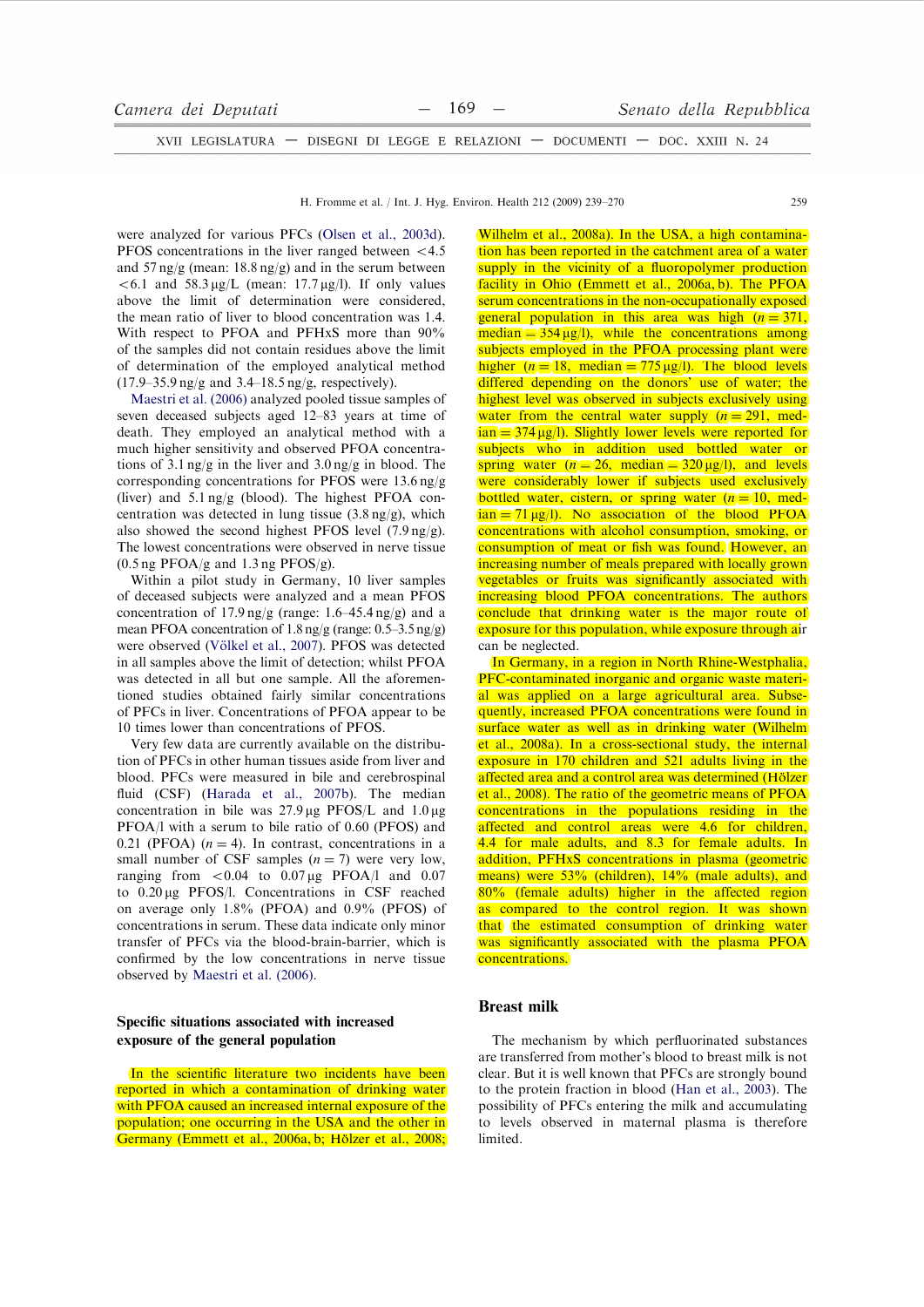| Camera dei Deputati                                                            |  | $-170 -$ |  | Senato della Repubblica |
|--------------------------------------------------------------------------------|--|----------|--|-------------------------|
| XVII LEGISLATURA — DISEGNI DI LEGGE E RELAZIONI — DOCUMENTI — DOC. XXIII N. 24 |  |          |  |                         |

H. Fromme et al. / Int. J. Hyg. Environ. Health 212 (2009) 239-270

Up to now, PFOS and PFOA levels during lactation have been studied in two animal studies (Kuklenyik et al., 2004; Hinderliter et al., 2005). Testing an analytical method, Kuklenyik et al. (2004) measured PFCs in archived milk and serum samples of Sprague-Dawley rats collected at lactation day 14. In this experiment PFOS was administered by gavage (dose not available). In the two treated animals serum (and milk) concentrations were  $196,000 \mu g/l$  (100,000  $\mu g/l$ ) and  $116,000 \mu g/l$  (13,700  $\mu g/l$ ), respectively. PFOS was not detected  $(<0.5 \,\mu g/l$ ) in any of the milk samples from the 8 control animals, whereas the mean concentration in the corresponding serum samples was  $80 \mu g/l$ .

In another study, Hinderliter et al. (2005) dosed 20 time-mated rats by oral gavage once daily at concentrations of 3, 10, 30 mg ammonium PFOA salt/kgbody weight starting on gestation day 4 until sacrifice. They found that the mean PFOA concentrations in milk were 1070, 2820, and  $6160 \mu g/l$  at the three dose levels, respectively. The steady state concentrations in milk were approximately 10 times less than those in maternal plasma. Furthermore, the milk levels appeared to be generally comparable to the concentrations in pup plasma.

Concentrations of PFCs in human milk have been examined in a handful of studies, and the results are summarized in Table 8. In the first study, aimed to develop a reliable analytical method, two human milk samples were analyzed (Kuklenyik et al., 2004). PFOS and PFOA were not found (limit of detection:  $< 0.30$ ) and  $\langle 0.2 \mu g/l \rangle$ . Only perfluoropentanoic acid (1.56  $\mu g/l$ ) in one of the samples and perfluorohexanoic acid  $(0.82 \,\mu\text{g/l})$  in the second could be quantified.

Kärrman et al. (2007a) collected milk samples from 12 primiparous women during the third week after delivery in Sweden in 2004. While PFOS could be detected in all 12 milk samples with values ranging between 0.06 and  $0.47 \mu$ g/l, PFOA could be quantified in one sample only, due to relatively high blank levels. PFHxS ranged from  $0.03$  to  $0.17 \mu g/l$  and PFOSA was detected in 8 of 12 samples from LOD to 0.03 µg/l. PFNA was detected less frequently, in only 2 samples. PFUnDA was not detected at all. The PFOS milk level was on average 1% of the corresponding serum level, with a strong positive association between serum and milk levels (PFOS,  $R^2 = 0.7$ ; PFHxS,  $R^2 = 0.8$ ).

In another study, So et al. (2006) reported results of a Chinese study that included 19 primiparous volunteers recruited in 2004. The concentrations of PFOS and PFOA ranged from 0.05 to  $0.36 \mu g/l$  and from 0.05 to  $0.21 \,\mu$ g/l, respectively. The other PFCs were found in minor amounts only. For example, the maximum concentrations of longer chain PFCAs were all less than  $0.1 \text{ ng/l}$  – PFNA  $(0.06 \mu g/l)$ , PFDA  $(0.02 \mu g/l)$ , and PFUnDA  $(0.06 \mu g/l)$ .

Nakata et al. (2007) analyzed the milk of 51 healthy Japanese mothers and observed PFOS and PFOA

| ے                                                                   |                                      |                                       |                               |                     |                                        |
|---------------------------------------------------------------------|--------------------------------------|---------------------------------------|-------------------------------|---------------------|----------------------------------------|
| PFOS $(\mu g/l)$                                                    | PFOA $(\mu g/l)$                     | PFHxS $(\mu g/l)$                     | Number of<br>samples analyzed | Year of<br>sampling | Donor location                         |
| So et al. (2006)                                                    |                                      |                                       |                               |                     |                                        |
| 0.10<br>$(0.05 - 0.36)$<br>$[100\%]$                                | 0.11<br>$(0.05 - 0.21)$<br>$[100\%]$ | 0.01<br>$(0.004 - 0.10)$<br>$[100\%]$ | 19                            | 2004                | China                                  |
| Kärrman et al. (2007a)<br>0.17<br>$(0.06 - 0.47)$<br>$[100\%]$      | (a)                                  | 0.07<br>$(0.03 - 0.17)$<br>$[100\%]$  | 12                            | 2004                | Sweden                                 |
| <i>Völkel et al.</i> (2008)<br>0.12<br>$(0.03 - 0.31)$<br>$[100\%]$ | $(<0.20-0.29)$<br>$[11\%]$           |                                       | 57                            | 2006                | Bavaria, Germany                       |
| Bernsmann and Fürst (2008)<br>0.08<br>$(0.05 - 0.28)$<br>$[66\%]$   | 0.14<br>$(0.08 - 0.61)$<br>$[54\%]$  | (b)                                   | 183                           | 2007                | North Rhine-<br>Westphalia,<br>Germany |
| <i>Nakata et al.</i> (2007)<br>$0.01 - 0.40$<br>$[100\%]$           | $<$ LOD $-0.34$<br>[44%]             | $<$ LOD $-0.03$<br>[64%]              | 51                            |                     | Japan                                  |

Table 8. Median (range) concentration of perfluorinated substances in breast milk (values in squared brackets represents percentage of values  $>$  limit of detection)

 $^a$ Only one sample  $> 0.01$  (limit of detection), all other 11 samples with high background values.

<sup>b</sup>Only 2 positive samples (0.16 and 0.18  $\mu$ g/l), all others <LOD.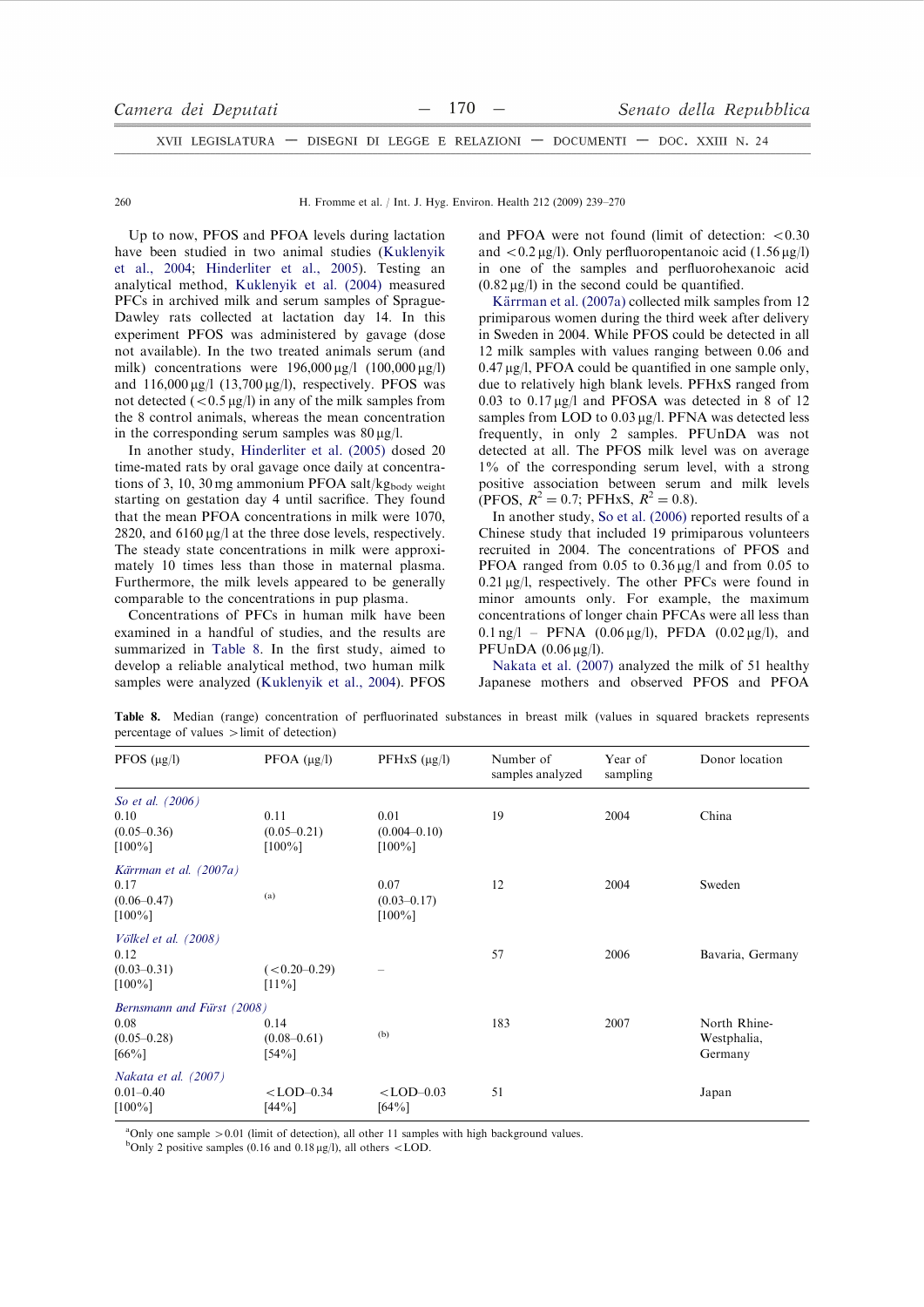| Camera dei Deputati                                                            | $-171 -$ |  | Senato della Repubblica |
|--------------------------------------------------------------------------------|----------|--|-------------------------|
| XVII LEGISLATURA — DISEGNI DI LEGGE E RELAZIONI — DOCUMENTI — DOC. XXIII N. 24 |          |  |                         |

concentrations of 0.01–0.40  $\mu$ g/l and <LOD–0.34  $\mu$ g/l, respectively. PFNA could be observed from <LOD to  $0.15 \mu g/l$  and PFHxS from <LOD to  $0.03 \mu g/l$ .

Völkel et al. (2008) reported results from breast milk samples collected in Germany (57 samples) and 13 archived samples from Hungary. The PFOS concentration in samples from Germany ranged from 0.03 ug/l to  $0.31 \,\mathrm{\upmu g/l}$ , while the samples from Hungary showed significantly higher PFOS concentrations (median  $0.33 \mu$ g/l, range 0.10–0.64  $\mu$ g/l). In only 11 of 70 samples PFOA reached the limit of quantification of  $0.2 \mu g/l$ ; values ranged from 0.20 to  $0.46 \mu g/l$ .

In a further investigation from Germany, Bernsmann and Fürst (2008) measured PFCs in 183 samples from North Rhine-Westphalia. The most frequently detected compounds were PFOS and PFOA, which could be detected in 99 and 120 samples, respectively. The concentrations of samples above limit of detection ranged from  $< 0.01$  to  $0.28 \mu g/l$  (PFOS) and 0.03 to  $0.39 \mu g/l$  (PFOA). PFHxS was detected only in 2 samples at concentrations of 0.16 and 0.18  $\mu$ g/l.

### Overall exposure assessment for adults

The widespread exposure of children and adults all over the world to PFCs suggests that the observed human body burdens are due to a ubiquitous source. With regard to the chemical and physical properties of PFCs, there are different possible routes for the assimilation of PFCs into the body. One set of routes is direct exposure to these substances via inhalation of air, ingestion of house dust, drinking water and food. With regard to the latter, we have to keep in mind that PFCs could be transferred to food during storage (from food packaging), preparation and bioaccumulation of PFCs via the food chain. Furthermore, a probable route of PFC exposure includes the intake of various precursors, which have been detected mainly in the gas phase of indoor and outdoor air and in some food products, potentially after migration from food packagaing. In addition, some precursors are metabolized in the body to their final persistent products, such as PFOS.

## **Exposure to PFOS and PFOA**

Considering the potential routes of human exposure to PFOS and PFOA mentioned above, we estimated the overall mean and high daily intake for a nonoccupationally exposed adult population (summarized in Table 9). Mean intake calculations were based on mean or median concentrations; high intake calculations were based on upper percentile or maximum concentrations. It was assumed that absorption from the gastrointestinal tract ands lungs was 100%.

Exposure via inhalation was estimated using the average of the mean daily inhalation values of females and males  $(13.3 \text{ m}^3/\text{day})$  (US EPA, 1997). For further calculation it was assumed that people generally spend 90% of the day in indoor environments. On this basis, outdoor exposure was estimated using median and maximum values from the winter and spring measurements of PFOS and PFOA in ambient air of 6 European measurement sites (Barber et al. 2007). Indoor air exposure was derived from Barber et al. (2007) using half of the limit of detection (PFOS) and mean value (PFOA) of 4 measurements carried out in Tromsø, Norway.

 $261$ 

Exposure via non-dietary ingestion was estimated using median and maximum values measured in house dust of 67 Canadian homes (Kubwabo et al., 2005) combined with an average adult intake rate of 50 mg dust/day (US EPA, 1997), mean values and maximum values detected 2006 in drinking water samples from 14 German cities, Paris and Hampshire (UK) (Skutlarek et al., 2006) combined with adult median drinking water intake rate of 1.31/day (US EPA, 1997).

The dietary intake was estimated based on median and 95th percentile intake rates from a duplicate diet study in Germany (Fromme et al., 2007c), which is in accordance with data published previously from a total diet study in Canada (Tittlemier et al., 2007).

Based on these assumptions we can estimate a mean (and high) comprehensive daily intake of  $1.6 \text{ ng/kg}_{\text{body}}$ weight (8.8 ng/kgbody weight) for PFOS and 2.9 ng/kgbody weight (12.6 ng/kg<sub>body weight</sub>) for PFOA, respectively.

As seen from Table 9 we can cautiously conclude that dietary exposure is the dominant intake pathway, responsible for 91% (PFOS) and 99% (PFOA) of the total intake of the general population using mean intake data. These results are in accordance with previously published findings. A simple one compartment toxicokinetic model showed that the dietary intake corresponds well with the plasma level of the same population (Fromme et al., 2007c).

### **Exposure to FOSE/FOSA and FTOH**

Considering the potential routes of human exposure mentioned above, we estimated the overall mean and high daily intake for a non-occupationally exposed adult population (summarized in Table 10) to potential precursors of PFCAs and PFAS.

Outdoor exposure was estimated using median and maximum values of the sum of FTOHs and FOSAs/ FOSEs analyzed from 7 air samples in Hamburg, Germany (Jahnke et al., 2007b). Indoor air exposure was derived from Barber et al. (2007) using median and maximum values of the sum of FTOHs from 4 indoor samples from Tromsø, Norway (Barber et al., 2007).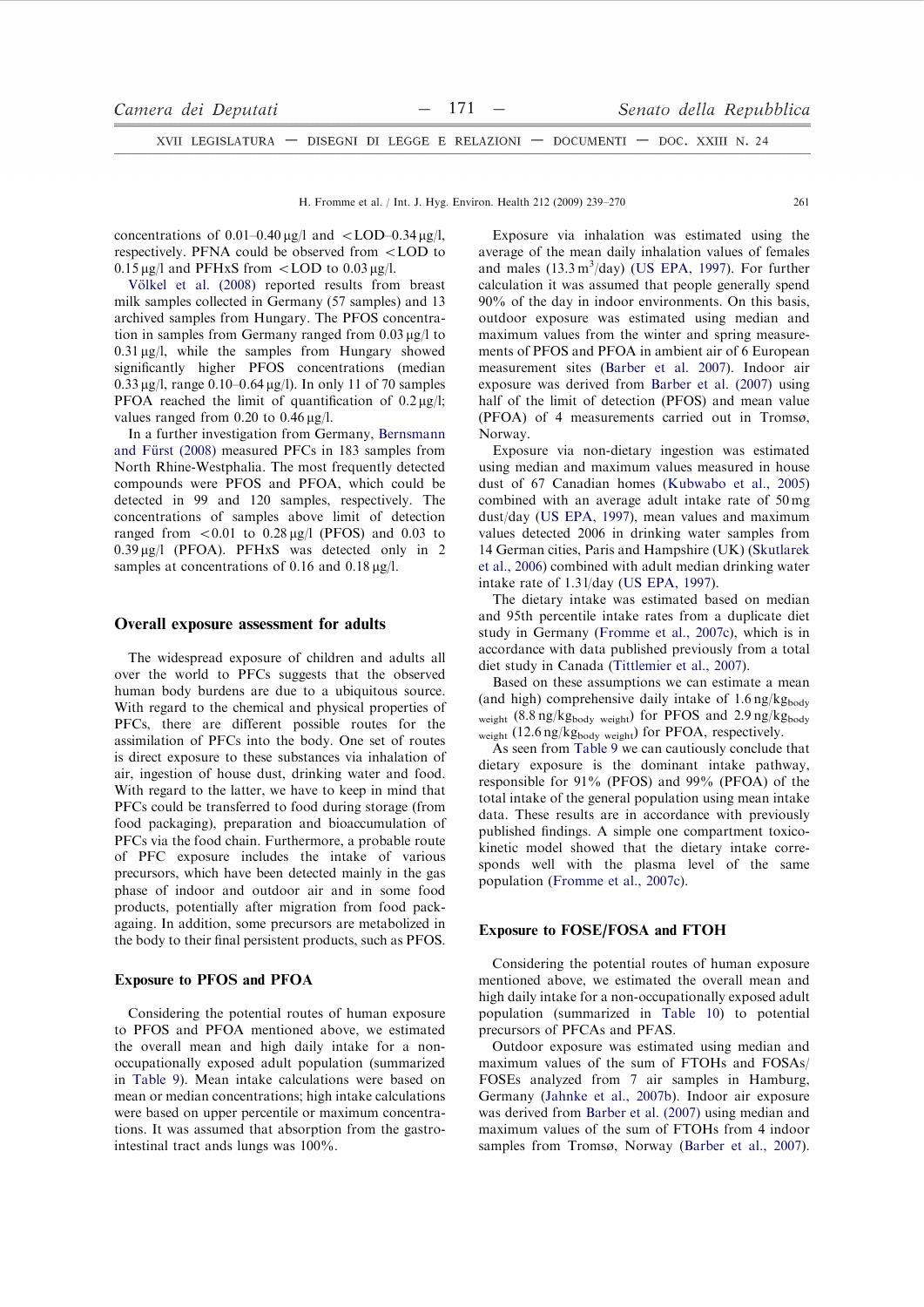$262$ 

### H. Fromme et al. / Int. J. Hyg. Environ. Health 212 (2009) 239-270

Table 9. Estimated adult daily intake of PFOS and PFOA for the general population. Mean intake based on mean or median concentrations; high intake based on upper percentile or maximum concentrations

|                                                                                  | Concentration                                                                                               |                                                                        | Intake rate <sup>a</sup>                                                                             | Intake (ng/day)                                 |                                                  | Daily intake $pg/kg$ b.w. $b$        |                                         |
|----------------------------------------------------------------------------------|-------------------------------------------------------------------------------------------------------------|------------------------------------------------------------------------|------------------------------------------------------------------------------------------------------|-------------------------------------------------|--------------------------------------------------|--------------------------------------|-----------------------------------------|
|                                                                                  | Mean                                                                                                        | High                                                                   |                                                                                                      | Mean                                            | High                                             | Mean                                 | High                                    |
| <b>PFOA</b><br>Indoor air<br>Outdoor air                                         | 4.4 pg/m <sup>3 c</sup><br>58.4 pg/m <sup>3 d</sup>                                                         | 552 pg/m <sup>3 d</sup>                                                | $12 \text{ m}^3/\text{day}$<br>$1.3 \text{ m}^3/\text{day}$                                          | 0.053<br>0.076                                  | 0.053<br>0.718                                   | 0.9<br>1.3                           | 0.9<br>12.0                             |
| House dust<br>Diet<br>Drinking water                                             | $19.72 \text{ ng/g}$ <sup>e</sup><br>$1.0 \,\mathrm{ng/l}$ <sup>f</sup>                                     | $1234$ ng/g $^{\circ}$<br>$4.0 \,\mathrm{ng/l}$ <sup>f</sup>           | $50 \,\mathrm{mg/day}$<br>$1.31$ /day                                                                | 0.986<br>169 <sup>h</sup><br>1.3                | 61.7<br>689h<br>5.2                              | 16.4<br>2816.7<br>21.7               | 1028.3<br>11483.3<br>86.7               |
| Overall intake                                                                   |                                                                                                             |                                                                        |                                                                                                      |                                                 |                                                  | 2857.0                               | 12611.2                                 |
| <b>PFOS</b><br>Indoor air<br>Outdoor air<br>House dust<br>Diet<br>Drinking water | 23.7 pg/m <sup>3 g</sup><br>4.5 pg/m <sup>3 d</sup><br>$37.8 \text{ ng/g}$ <sup>e</sup><br>1.0 <sup>f</sup> | $46$ pg/m <sup>3 d</sup><br>5065 ng/g $^{\circ}$<br>$6.0$ <sup>f</sup> | $12 \text{ m}^3/\text{day}$<br>$1.3 \text{ m}^3/\text{day}$<br>$50 \,\mathrm{mg/day}$<br>$1.31$ /day | 0.284<br>0.006<br>1.9<br>90 <sup>h</sup><br>1.4 | 0.284<br>0.060<br>253<br>269 <sup>h</sup><br>7.8 | 4.7<br>0.1<br>31.7<br>1500.0<br>23.3 | 4.7<br>1.0<br>4216.7<br>4483.3<br>130.0 |
| Overall intake                                                                   |                                                                                                             |                                                                        |                                                                                                      |                                                 |                                                  | 1559.8                               | 8835.7                                  |

<sup>a</sup>US EPA (1997).

<sup>b</sup>Adult 60 kg.

<sup>c</sup>Mean of four indoor samples from one location (Barber et al., 2007).

<sup>d</sup>Median and maximum of means from 6 measurement sites (Barber et al., 2007).

<sup>e</sup>Median and maximum values (Kubwabo et al., 2005).

<sup>f</sup>Mean and maximum values (Skutlarek et al., 2006a).

 $0.5$  of the detection limit (Barber et al., 2007)

<sup>h</sup>Median and 95th percentile (Fromme et al., 2007c).

Indoor air exposure to FOSAs/FOSEs was calculated using geometric mean concentration from 59 randomly selected homes of Ottawa, Canada (Shoeib et al., 2005a). For calculation of the high intake the 90th percentile of the estimated human exposure by inhalation was used from the same paper.

Mean exposure via non-dietary ingestion was estimated using geometric means of the sum of FTOHs and FOSAs/FOSEs measured in house dust of 66 Canadian homes (Shoeib et al., 2005a, b). The 95th percentile of dust exposure of adults was used to determine high intake levels (Shoeib et al., 2005b).

The dietary intake of FOSAs/FOSEs were calculated using median and 90th percentile intake rates for adults aged 40-64 years observed in a Canadian TDS (Tittlemier et al., 2006).

The overall mean (and high) daily intake level was of  $0.14$  ng/kg<sub>body</sub> weight (1.1 ng/kg<sub>body</sub> weight) for FTOHs and  $1.6 \text{ ng/kg}$ <sub>body</sub> weight  $(11.0 \text{ ng/kg}$ <sub>body</sub> weight) for FOSAs/ FOSEs, respectively.

# Contribution of FTOHs and FOSAs/FOSEs to **PFOA and PFOS exposure**

There is growing evidence that numerous polyfluorinated substances undergo metabolic processes and can be converted in living organisms to PFOS and PFOA. As a result, their contribution to PFOS and PFOA exposure can be estimated by quantifying the amount of these precursor substances entering an organism. Nevertheless, we have to keep in mind that toxicokinetic data of these substances are limited and are missing for the inhalation pathway, which may be important for more volatile PFCs.

Dosing 8:2 FTOH by gavage to rats Fasano et al. (2006) estimated the total systemic absorption to be 49% and 57% at lower and 27% and 27% at higher doses for males and females, respectively. As seen before from the environmental degradation studies, the in vitro experiments with rat hepatocytes suggest that PFOA was not the main product of metabolism, since only 1.4% of 8:2 FTOH was converted to PFOA. Furthermore, Nabb et al. (2007) concluded that human hepatocytes produced 22-fold less PFOA compared to hepatocytes of mice and 9.5-fold less PFOA compared to hepatocytes of rats.

Early toxicological study demonstrated similar qualitative effects of N-EtFOSE and PFOS, leading to the hypothesis that the toxicity of the N-EtFOSE is primarily due to the conversion to its final metabolite PFOS (Butenhoff and Seacat, 2001). Manning et al.  $(1991)$  administered a single bolus of 50 mg radiolabeled N-EtFOSE to rats by gavage. The substance was slowly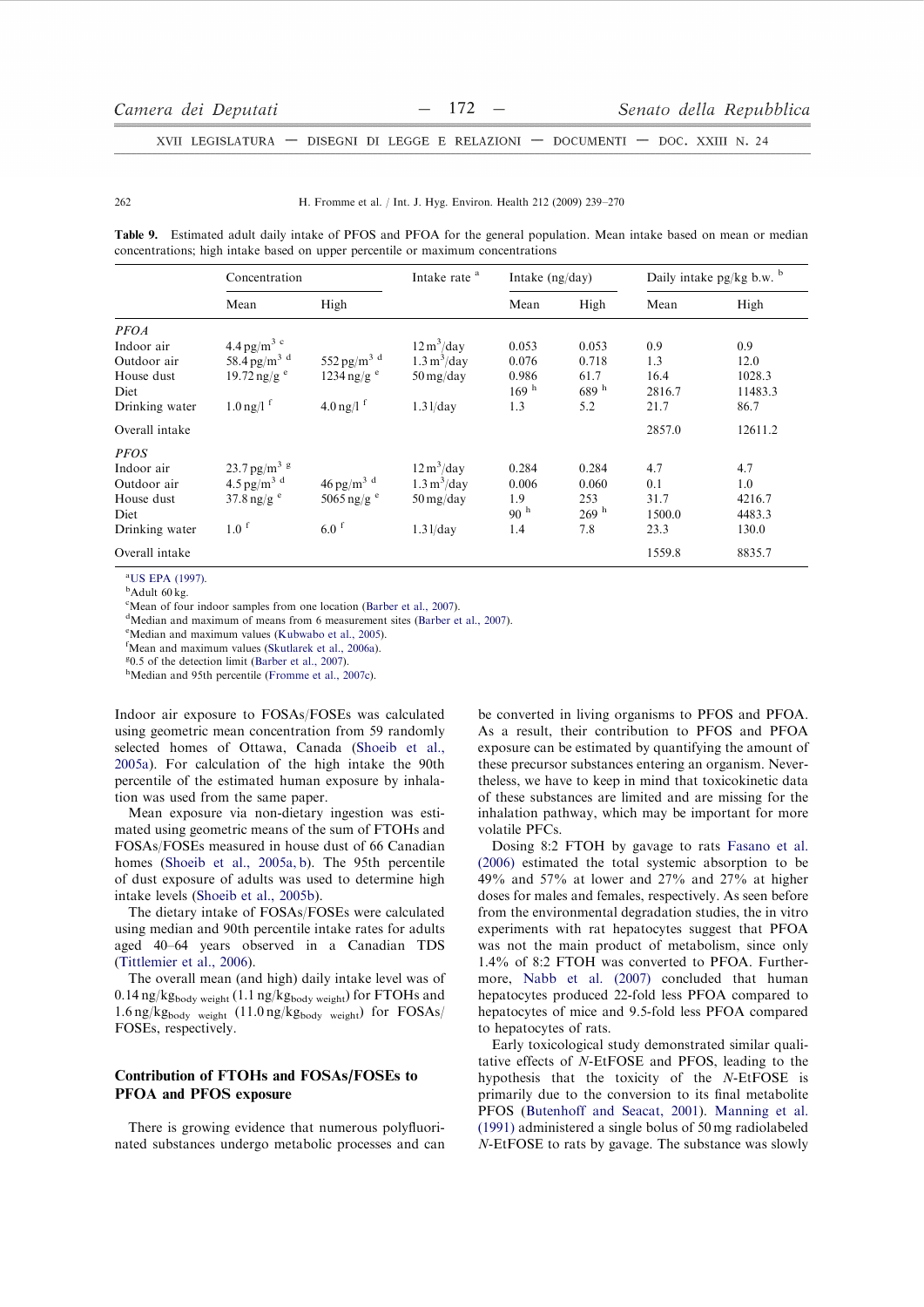#### H. Fromme et al. / Int. J. Hyg. Environ. Health 212 (2009) 239-270

Table 10. Estimated adult daily intake of FOSEs/FOSAs and FTOHs for the general population. Mean intake based on mean or median concentrations; high intake based on upper percentile or maximum concentrations

|                                                                     | Concentration                                                                         |                                                                 | Intake rate <sup>a</sup>                                                                   | Intake $(ng/day)$             |                                                                  | Daily intake $pg/kg$ b.w. $b$  |                                    |
|---------------------------------------------------------------------|---------------------------------------------------------------------------------------|-----------------------------------------------------------------|--------------------------------------------------------------------------------------------|-------------------------------|------------------------------------------------------------------|--------------------------------|------------------------------------|
|                                                                     | Mean                                                                                  | High                                                            |                                                                                            | Mean                          | High                                                             | Mean                           | High                               |
| $\sum$ FTOH<br>Indoor air<br>Outdoor air<br>House dust              | 190 pg/m <sup>3 c</sup><br>139 pg/m <sup>3 d</sup><br>$123 \text{ ng/g}$ <sup>e</sup> | 527 pg/m <sup>3 c</sup><br>$149 \,\mathrm{pg/m^3}$ <sup>d</sup> | $12 \text{ m}^3/\text{day}$<br>$1.3 \text{ m}^3/\text{day}$<br>$50 \,\mathrm{mg/day}$      | 2.28<br>0.18<br>6.15          | 6.32<br>0.19<br>61 <sup>h</sup>                                  | 38.0<br>3.0<br>102.5           | 105.0<br>3.2<br>1016.7             |
| Total intake                                                        |                                                                                       |                                                                 |                                                                                            |                               |                                                                  | 143.5                          | 1124.9                             |
| $\sum$ FOSE/FOSA<br>Indoor air<br>Outdoor air<br>House dust<br>Diet | $2303 \text{ pg/m}^3$ f<br>49.6 pg/m <sup>3 g</sup><br>$259$ ng/g <sup>f</sup>        | 531 pg/m <sup>3 g</sup>                                         | $12 \text{ m}^3/\text{day}$<br>$1.3 \,\mathrm{m}^3/\mathrm{day}$<br>$50 \,\mathrm{mg/day}$ | 27.6<br>0.064<br>13.0<br>59 j | 123 <sup>1</sup><br>0.69<br>122 <sup>h</sup><br>280 <sup>j</sup> | 460.0<br>1.1<br>983.3<br>216.7 | 2050.0<br>11.5<br>2033.3<br>6866.7 |
| Total intake                                                        |                                                                                       |                                                                 |                                                                                            |                               |                                                                  | 1661.1                         | 10961.7                            |

<sup>a</sup>US EPA (1997).

<sup>b</sup>Adult 60 kg

<sup>c</sup>Median and maximum of sum of 4:2FTOH, 6:2FTOH, 8:2FTOH, and 10:2FTOH (Barber et al., 2007).

 $^d$ Median and maximum of sum of 4:2FTOH, 6:2FTOH, 8:2FTOH, and 10:2FTOH (Jahnke et al., 2007a).

<sup>e</sup>Geometric mean of sum of 6:2FTOH, 8:2FTOH, and 10:2FTOH (Shoeib et al., 2005b).

<sup>f</sup>Geometric mean of sum of N-EtFOSE, N-MeFOSE, N-EtFOSA, and N-MeFOSA (Shoeib et al., 2005a).

<sup>g</sup>Median and maximum of sum of N-EtFOSE, N-MeFOSE, N-EtFOSA, and N-MeFOSA (Jahnke et al., 2007a).

<sup>h</sup>Intake (95th percentile) derived from Shoeib et al. (2005b).

<sup>i</sup>Intake (90th percentile) derived from Shoeib et al. (2005a).

<sup>j</sup>Median and 90th percentile of sum of N-EtFOSA, N-MeFOSA, N,N-Et<sub>2</sub>FOSA, N,N-Me<sub>2</sub>FOSA, and PFOSA (Tittlemier et al., 2006).

absorbed from the gastro-intestinal tract and approximately 80% of the administered dose was recovered. The findings of the study indicate that N-EtFOSE is quickly and extensively metabolized to PFOSA with an elimination half-life of  $16-20$  h. In a second study Grossman et al. (1992) fed rats with a mean daily dose of 6.6 N-EtFOSA mg/kgbody weight over a period of 56 days. They observed no detectable levels in blood samples, but its metabolite PFOSA, was present. The blood half-life of N-EtFOSA was expected to be 10.8 days with no tendency of the compounds to accumulate in adipose tissue.

In two studies Xu et al. (2004, 2006) elucidate the pathways for biotransformation of N-EtFOSE in vitro, and identify and characterize the enzymes catalyzing these processes. They observed that PFOSA is the major metabolite of N-alkylperfluorosulfonamides. As a major metabolic pathway PFOSA was subsequently transformed to PFOSA N-glucuronide, and to a lower extent, to the metabolically inert PFOS. The N-glucuronidation of PFOSA appears to be species dependent with higher N-glucuronosyltransferase activities in pooled liver microsomes from humans compared to other species studied. Overall, they concluded that PFOS is formed from PFOSA, but at a comparatively low rate.

Therefore, as a conservative estimate we assumed for further calculation that 5% of the FTOHs and 20% of the FOSAs/FOSEs were converted in the human body to PFOA and PFOS. It has to be noted that there are significant uncertainties using in vitro data or data observed from studies with rodents to predict rates of metabolism in humans. Using this somewhat rough approach and the intake data from Table 10 we can conclude that FTOHs have only a negligible contribution  $(< 1\%)$  on the total mean and high PFOA exposure of adults. Moreover, the contribution of the converted FOSAs/FOSEs to total PFOS exposure of the general population only reaches  $10\%$ .

Certainly, this somewhat preliminary estimation has various limitations. First of all, the database is very limited. Our knowledge of the occurrence and behavior of PFCs, especially in indoor air, ambient air and house dust needs to be expanded. Secondly, using the intake values from the UK TDS (FSA, 2006) the dietary intake was clearly higher than the estimates from the Canadian and German study (see Table 4). Furthermore, there are only limited data with regard to the dietary intake of other PFCs than PFOS and PFOA. Moreover, it should be noted that for some subsets of the population a higher exposure could be observed due to environmental contamination (Hölzer et al., 2008), or residence near a fluoropolymer production facility (Emmett et al., 2006a, b). Consumption of higher contaminated fish results under some circumstances and in some regions (e.g. Baltic Sea, Great Lakes) in higher intakes and body burdens of perfluorocarboxylates and sulfonates

263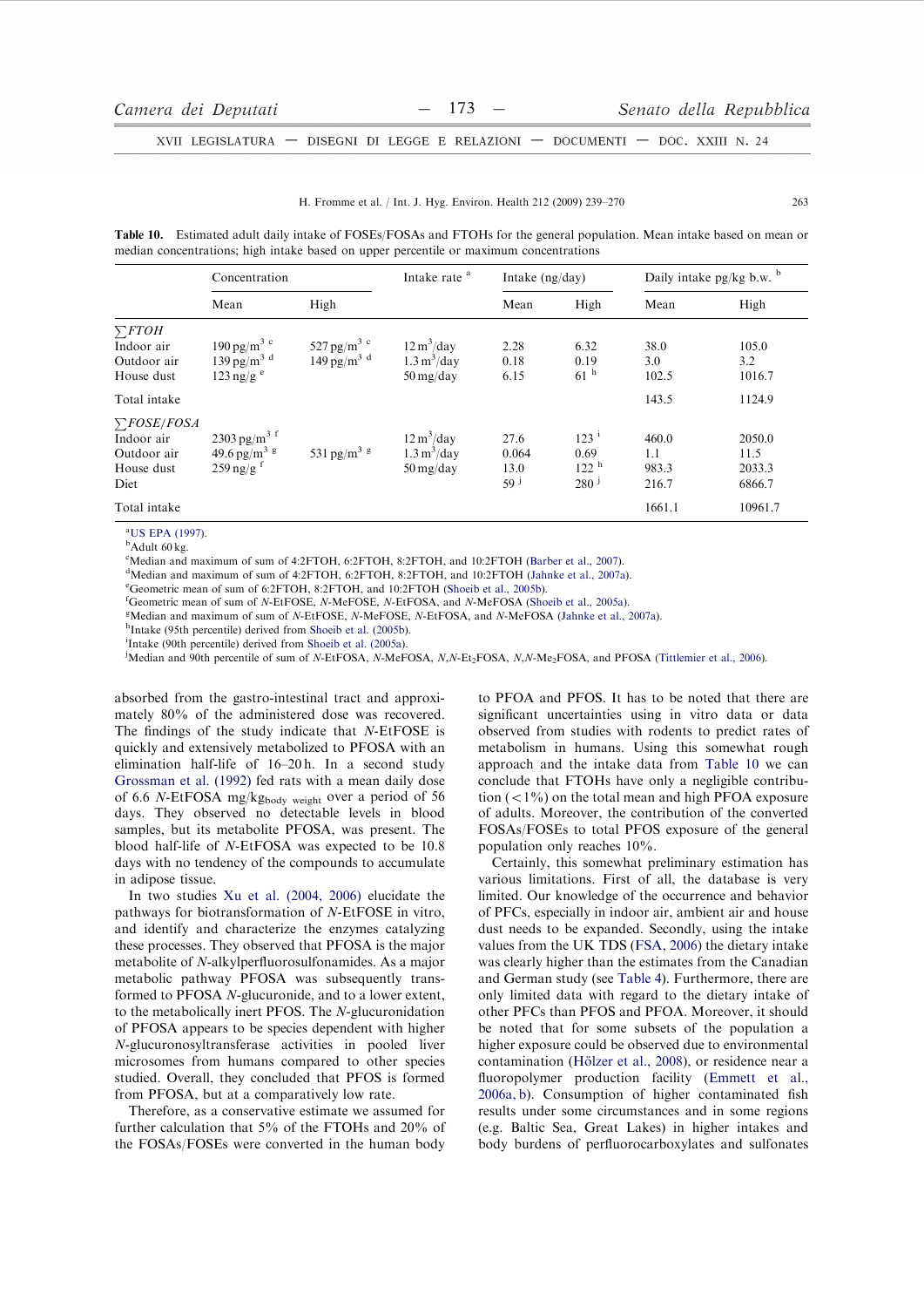H. Fromme et al. / Int. J. Hyg. Environ. Health 212 (2009) 239-270

(Falandysz et al., 2006). In addition, the significance of trace levels of PFCs in certain consumer articles is not clear yet, but it seems that the contribution to total exposure is quite low. For example Washburn et al. (2005) modeled the potential exposures during consumer use of articles containing PFOA. They estimated a hypothetical annual average intake as reasonable maximum aggregate exposure (RME) of an adult resident at approximately 2.2 ng PFOA/kgbody weight from clothing and carpet. For the more typical exposure scenarios intake estimates were generally 1-2 orders of magnitude lower than the corresponding RME intakes.

## Conclusion

For risk assessment purposes our exposure estimates could be compared to tolerable lifetime intake levels at which no appreciable health risks would be expected over a lifetime. Beyond this we compared our data to the tolerable daily intakes (TDI) recommended by scientific institutions.

A recent evaluation of PFOS was performed by the UK Committee on Toxicity of Chemicals in Food, Consumer Products and the Environment (COT, 2006a, b). For PFOS, the COT recommended a TDI of  $300\,\mathrm{ng}/\mathrm{kg}_\mathrm{body\;weight}.$  For PFOA, a TDI of  $3000\,\mathrm{ng}/\mathrm{kg}_\mathrm{body}$ weight was established. Furthermore, the German Federal Institute for Risk Assessment (BfR, 2006) and the Drinking Water Commission of the German Ministry of Health (DWC, 2006) derived a provisional TDI of  $100\,\mathrm{ng/kg_{body}}$   $_{\mathrm{weight}}$  for both PFOS and PFOA.

The total estimated average (and high) daily intakes of an adult population calculated above are in the lowng/kgbody weight range; PFOS and PFOA estimated daily intakes are  $1.6$  ng/kg<sub>body weight</sub>  $(8.8$  ng/kg<sub>body weight</sub>) and  $2.9 \text{ ng/kg}$ <sub>body weight</sub>  $(12.6 \text{ ng/kg}$ <sub>body weight</sub>), respectively. The total estimated intake of PFOS and PFOA are well below the lowest recommended TDI values of  $100$  ng/ $kg_{body}$  weight.

In this paper we do not specifically estimate the exposure of children. It is obvious from biomonitoring data that the internal exposure of children is comparable to that of adults, but results are only based on a few studies (Olsen et al., 2004b; Hölzer et al., 2008; Fromme et al., 2007d). Overall, the exposure situation of children is not well understood, and therefore we cannot confidently make any statements on the risks of childrens' exposure to PFCs using the data currently available.

# Acknowledgment

We greatly thank Martin Schlummer and Jan Ungewiß (Fraunhofer-Institute for Process Engineering and Packaging, Freising, Germany) and Annika Jahnke (Department of Applied Environmental Sciences ITM, Stockholm, Sweden) for their important support.

# **References**

- Andersen, M.E., Butenhoff, J.L., Chang, S.C., Farrar, D.G., Kennedy, G.L., Lau, C., Olsen, G.W., Seed, J., Wallace. K.B., 2008. Perfluoroalkyl acids and related chemistries toxicokinetics and modes of action. Toxicol. Sci. 102.  $3 - 14$ .
- Apelberg, B.J., Goldman, L.R., Calafat, A.M., Herbstman, J.B., Kuklenyik, Z., Heidler, J., Needham, L.L., Halden, R.U., Witter, F.R., 2007. Determinants of fetal exposure to polyfluoroalkyl compounds in Baltimore, Maryland. Environ. Sci. Technol. 41, 3891-3897.
- Barber, J.L., Berger, U., Chaemfa, C., Huber, S., Jahnke, A., Temme, C., Jones, K., 2007. Analysis of per- and polyfluorinated alkyl substances in air samples from Northwest Europe. J. Environ. Monit. 9, 530-541.
- Barton, C.A., Butler, L.E., Zarzecki, C.J., Flaherty, J., Kaiser, M., 2006. Characterizing perfluorooctanoate in ambient air near the fence line of a manufacturing facility: comparing modeled and monitored values. J. Air Waste Manag. Assoc. 56, 48-55.
- Begley, T.H., White, K., Honigfort, P., Twaroski, M.L., Neches, R., Walker, R.A., 2005. Perfluorochemicals: potential sources of and migration from food packing. Food Add. Contam. 22, 1023-1031.
- Bernsmann, T., Fürst, P., 2008. Determination of perfluorinated compounds in human milk. Prepared for DIOXIN 2008, Organohalogen Compounds 70, 718-721.
- BfR (German Federal Institut for Risk Assessment), 2006. High levels of perfluorinated organic surfactants in fish are likely to be harmful to human health Statement No. 21/2006, 28 July 2006 <http://www.bfr.bund./cd/  $8172$  [accessed 4 January 2008].
- Boulanger, B., Peck, A.M., Schnoor, J.L., Hornbuckle, K.C., 2005. Mass budget of perfluorooctane surfactants in Lake Ontario. Environ. Sci. Technol. 39, 74-79.
- Butenhoff, J.L., Seacat, A.M., 2001. Comparative sub-chronic toxicity of perfluoroctane sulfonate (PFOS) and N-ethyl perfluorooctanesulfonamidoethanol (N-EtFOSE) in the rat. Toxicol. Sci. 60 (Suppl. 1), 348 (abstract 1655).
- Calafat, A.M., Kuklenyik, Z., Caudill, S.P., Reidy, J.A., Needham, L.L., 2006a. Perfluorochemicals in pooled serum samples from the United States residents in 2001 and 2002. Environ. Sci. Technol. 40, 2128-2134.
- Calafat, A.M., Needham, L.L., Kuklenyik, Z., Reidy, J.A., Tully, J.S., Aguilar-Villalobos, M., Naeher, L.P., 2006b. Perfluorinated chemicals in selected residents of the American continent. Chemosphere 63, 490-496.
- Calafat, A.M., Kuklenyik, Z., Reidy, J.A., Caudill, S.P., Tully, J.S., Needham, L.L., 2007. Serum concentrations of 11 polyfluoroalkyl compounds in the US population: data from the National Health and Nutrition Examination Survey (NHANES) 1999-2000. Environ. Sci. Technol. 41, 2237-2242.
- Corsolini, S., Kannan, K., 2004. Perfluorooctanesulfonate and related fluorochemicals in several organisms including humans from Italy. Organohalogen Compd. 66, 4079-4085.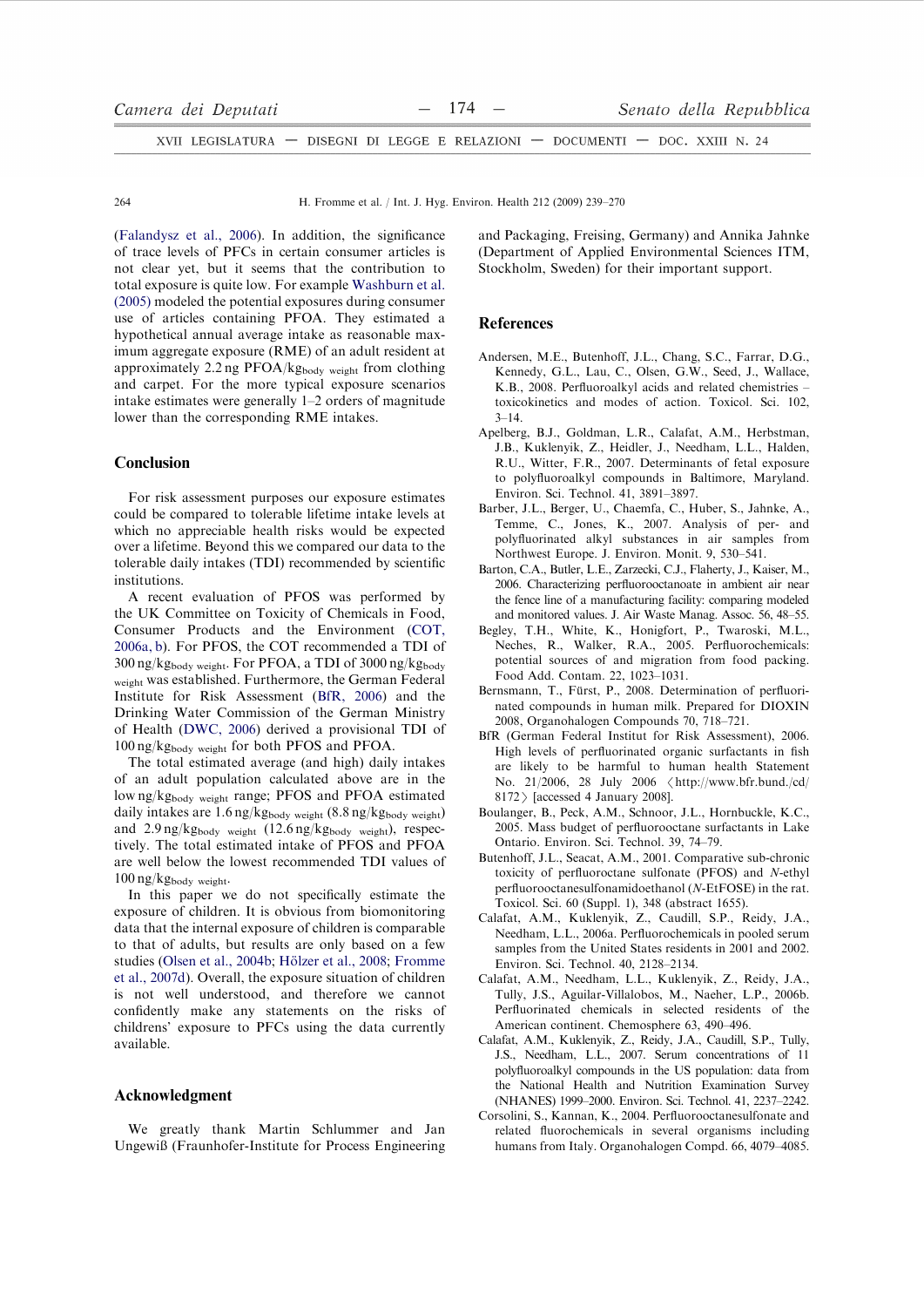H. Fromme et al. / Int. J. Hyg. Environ. Health 212 (2009) 239-270

- COT (Committee on Toxicity of Chemicals in Food, Consumer Products and The Environment), 2006a. COT statement on the tolerable daily intake for perfluorooctanoic acid <http://www.food.gov.uk/multimedia/pdfs/ cotstatementpfoa200610.pdf > [accessed 4 January 2008].
- COT (Committee on Toxicity of Chemicals in Food, Consumer Products and The Environment), 2006b. COT statement on the tolerable daily intake for perfluorooctane sulfonate <http://www.food.gov.uk/multimedia/pdfs/ cotstatementpfos200609.pdf > [accessed 4 January 2008].
- D'eon, J.C., Mabury, S.A., 2007. Production of perfluorinated carboxylic acids (PFCAs) from the biotransformation of perfluoroalkyl phosphate surfactants (PAPS): exploring routes of human contamination. Environ. Sci. Technol. 41, 4799-4805.
- De Silva, A.O., Mabury, S.A., 2006. Isomer distribution of perfluorocarboxylates in human blood: potential correlation to source. Environ. Sci. Technol. 40, 2903-2909.
- Dinglasan, M.J., Yeh, Y., Edwards, E.A., Mabury, S.A., 2004. Fluorotelomer alcohol biodegradation yields poly- and perfluorinated acids. Environ. Sci. Technol. 38, 2857-2864.
- Duarte-Davidson, R., Jones, K.C., 1994. Polychlorinated biphenyls (PCBs) in the UK population: estimated intake, exposure and body burden. Sci. Total Environ. 151,  $131 - 152$
- DWC (Drinking Water Commission), 2006. Provisional evaluation of PFT in drinking water with the guide substances perfluorooctanoic acid (PFOA) and perfluorooctane sulfonate (PFOS) as examples  $\langle$  http://www. umweltbundesamt.de/uba-info-presse-e/hintergrund/pft-indrinking-water.pdf  $\rangle$  [accessed 4 January 2008].
- Ehresman, D.J., Froehlich, J.W., Olsen, G.W., Chang, S.-C., Butenhoff, J.L., 2007. Comparison of human whole blood, plasma, and serum matrices for the determination of perfluorooctanesulfonate (PFOA), and other fluorochemicals. Environ. Res. 103, 176-184.
- Ellis, D.A., Martin, J.W., De Silva, A.O., Mabury, S.A., Hurley, M.D., Sulbaek Andersen, M.P., Wallington, T.J., 2004. Degradation of fluorotelomer alcohols: a likely atmospheric source of perfluorinated carboxylic acids. Environ. Sci. Technol. 15, 3316-3321.
- Emmett, E.A., Shofer, F.S., Zhang, H., Freeman, D., Desai, C., Shaw, L.M., 2006a. Community exposure to perfluorooctanoate: relationships between serum concentrations and exposure sources. J. Occup. Environ. Med. 48, 759-770
- Emmett, E.A., Zhang, H., Shofer, F.S., Freeman, D., Rodway, N.V., Desai, C., Shaw, L.M., 2006b. Community exposure to perfluorooctanoate: relationships between serum levels and certain health parameters. J. Occup. Environ. Med. 48,  $771 - 779$ .
- Ericson, I., Gomez, M., Nadal, M., van Bavel, B., Lindstrom, G., Domingo, J.L., 2007. Perfluorinated chemicals in blood of residents in Catalonia (Spain) in relation to age and gender: a pilot study. Environ. Int. 33, 616-623.
- Ericson, I., Marti-Cid, R., Nadal, M., van Bavel, B., Lindstrom, G., Domingo, J.L., 2008. Human exposure to perfluorinated chemicals through the diet: intake of perfluorinated compounds in foods from the Catalan (Spain) market. J. Agric. Food Chem. 56, 1787-1794.
- EU (European Union), 2006. Directive 2006/122/ECOF of the European Parliament and of the Council of 12 December 2006. Official Journal of the European Union, L/372/32-34. 27.12.2006.
- Ewers, U., Krause, C., Schulz, C., Wilhelm, M., 1999. Reference values and human biological monitoring values for environmental toxins. Int. Arch. Occup. Environ. Health 72, 255-260.
- Falandysz, J., Taniyasu, S., Gulkowska, A., Yamashita, N., Schulte-Oehlmann, U., 2006. Is fish a major source of fluorinated surfactants and repellents in humans living on the Baltic coast. Environ. Sci. Technol. 40, 748-751.
- Fasano, W.J., Carpenter, S.C., Gannon, S.A., Snow, T.A., Stadler, J.C., Kennedy, G.L., Buck, R.C., Korzeniowski, S.H., Hinderliter, P.M., Kemper, R.A., 2006. Absorption, distribution, metabolism, and elimination of 8-2 fluorotelomer alcohol in the rat. Toxicol. Sci. 91, 341-355.
- Fei, C., McLaughlin, J.K., Tarone, R.E., Olsen, J., 2007. Perfluorinated chemicals and fetal growth: a study within the Danish National Birth Cohort. Environ. Health Perspect. 115, 1677-1682.
- Fromme, H., Midasch, O., Twardella, D., Angerer, J., Boehmer, S., Liebl, B., 2007a. Occurrence of perfluorinated substances in an adult German population in southern Bavaria. Int. Arch. Occup. Environ. Health 80, 313-319.
- Fromme, H., Albrecht, M., Angerer, J., Drexler, H., Gruber, L., Schlummer, M., Parlar, H., Körner, W., Wanner, A., Heitmann, D., Roscher, E., Bolte, G., 2007b. Integrated Exposure Assessment Survey (INES). Exposure to persistent and bioaccumulative chemicals in Bavaria, Germany. Int. J. Hyg. Environ. Health 210, 345–349.
- Fromme, H., Schlummer, M., Möller, A., Gruber, L., Wolz, G., Ungewiß, J., Böhmer, S., Dekant, W., Mayer, R., Liebl, B., Twardella, D., 2007c. Exposure of an adult population to perfluorinated substances using duplicate diet portions and biomonitoring data. Environ. Sci. Technol. 41, 7928-7933.
- Fromme, H., Völkel, W., Genzel-Boroviczény, O., Demmelmair, H., Gebauer, C., Koletzko, B., Raab, U., Twardella, D., 2007d. Internal exposure of newborns to perfluorinated substances and estimation of relevant intake pathways [in German, abstract]. Umwelt. Forsch. Prax. 12, 319.
- Fromme, H., Nitschke, L., Kiranoglu, M., Albrecht, M., Völkel, W., 2008. Perfluorinated substances in house dust in Bavaria, Germany. Prepared for DIOXIN 2008, Organohalogen Compounds 70, 1048-1050.
- FSA (Food Standards Agency), 2006. Fluorinated chemicals: UK dietary intakes. Food Survey Information Sheet 11/06, London, UK.
- Giesy, J.P., Kannan, K., 2001. Global distribution of perfluoroctane sulfonate in wildlife. Environ. Sci. Technol. 35 1339-1342
- Government of Canada, 2006. Perfluorooctane sulfonate and its salts and certain other compounds regulations. Can. Gazette Pt. 1 140 (50), 4265-4284.
- Grossman, M.R., Mispagel, M.E., Bowen, J.M., 1992. Distribution and tissue eklimination in rats during and after prolonged dietary exposure to a highly fluorinated sulfonamide pesticide. J. Agric. Food Chem. 40, 2505-2509.